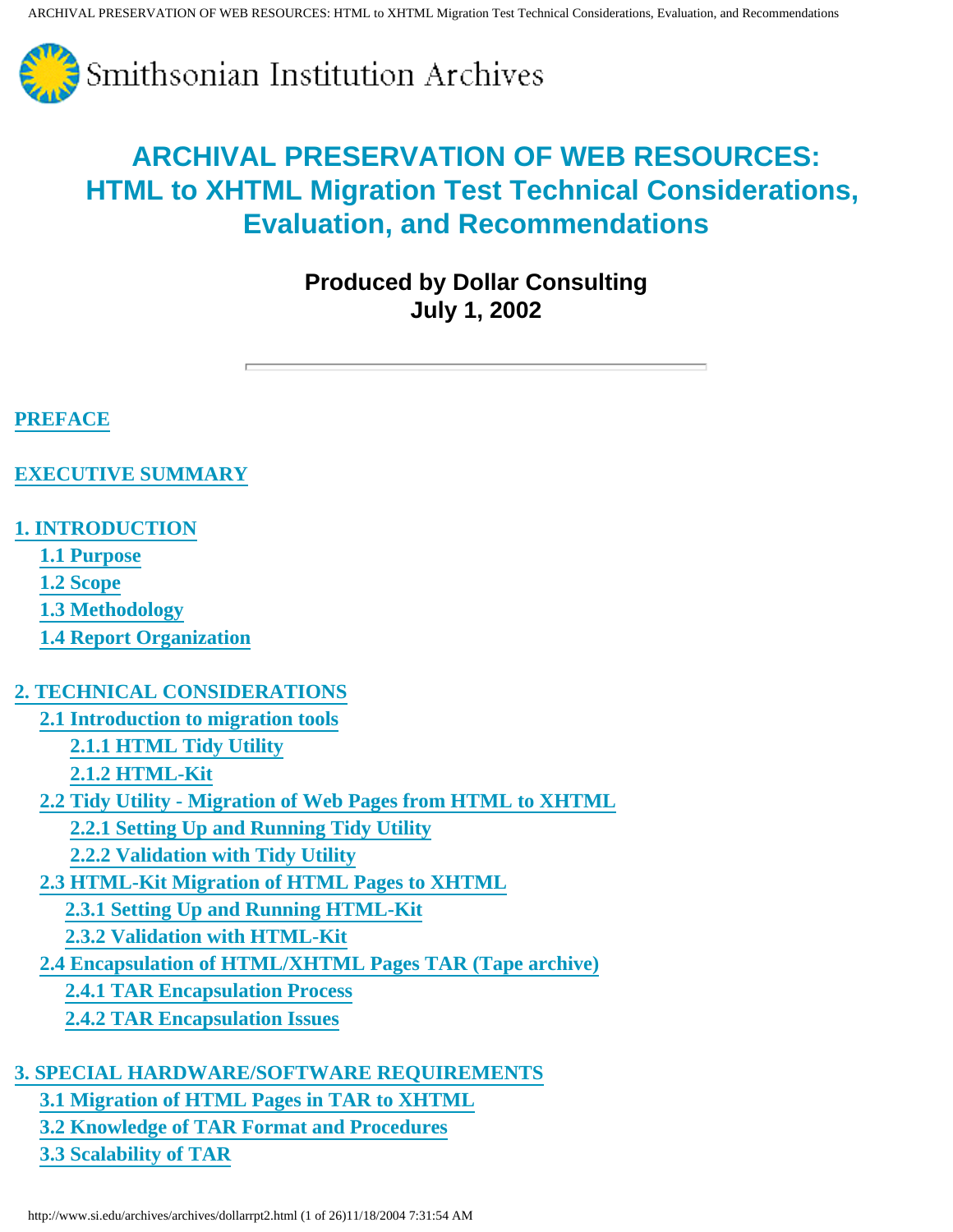**[3.4 Writing TAR Files to Tape](#page-15-1) [3.5 Confirming the Content of a TAR Encapsulation](#page-15-2) [3.6 Proprietary Issues Associated with the use of TAR](#page-15-3)**

#### **[4. EVALUATION OF TIDY UTILITY AND HTML-KIT](#page-16-0)**

 **4.1 Evaluation of Tidy Utility 4.1.1 Ease of Use 4.1.2 Scalability 4.1.3 Data Anomalies 4.1.4 Architecture 4.1.5 Web Page Text/Script Presentation 4.1.6 Web Page Image Presentation 4.1.7 Web Browser Presentation 4.1.8 Computer Execution Time [4.2 Evaluation of HTML Kit](#page-18-0) [4.2.1 Ease of Use](#page-18-1) [4.2.2 Scalability](#page-18-2) [4.2.3 Data Anomalies](#page-18-3) [4.2.4 Architecture](#page-18-4) [4.2.5 Web Page Text/Script Presentation](#page-18-5) [4.2.6 Web Page Image Presentation](#page-19-0) [4.2.7 Web Browser Presentation](#page-19-1) [4.2.8 Migration Execution Time](#page-19-2) 4.3 W3C Validation Service**

#### **[5. FINDINGS AND RECOMMENDATIONS](#page-20-0)**

 **5.1 Summary of Findings**

 **[5.2 Recommendations](#page-25-0)**

#### **PREFACE**

<span id="page-1-1"></span><span id="page-1-0"></span>This report presents the results of a study undertaken by Dollar Consulting for the Smithsonian Institution Archives (SIA) as part of a larger effort to test and evaluate the feasibility of preserving Web sites and HTML pages in an accessible, usable and trustworthy form for as far into the future as is necessary. Specifically, this report presents the results of migrating a sample of 1,844 Smithsonian Institution pages from HTML to XHTML and storing these migrated pages in the TAR format. The target audience is the Smithsonian Institution Archives. This report reflects the Archives' understanding of its mission, requirements, and technology infrastructure. Nonetheless, it is hoped that other archivists, librarians, and preservationists concerned with preserving their Web sites and HTML pages will find this study useful as they develop their own digital preservation programs.

#### **EXECUTIVE SUMMARY**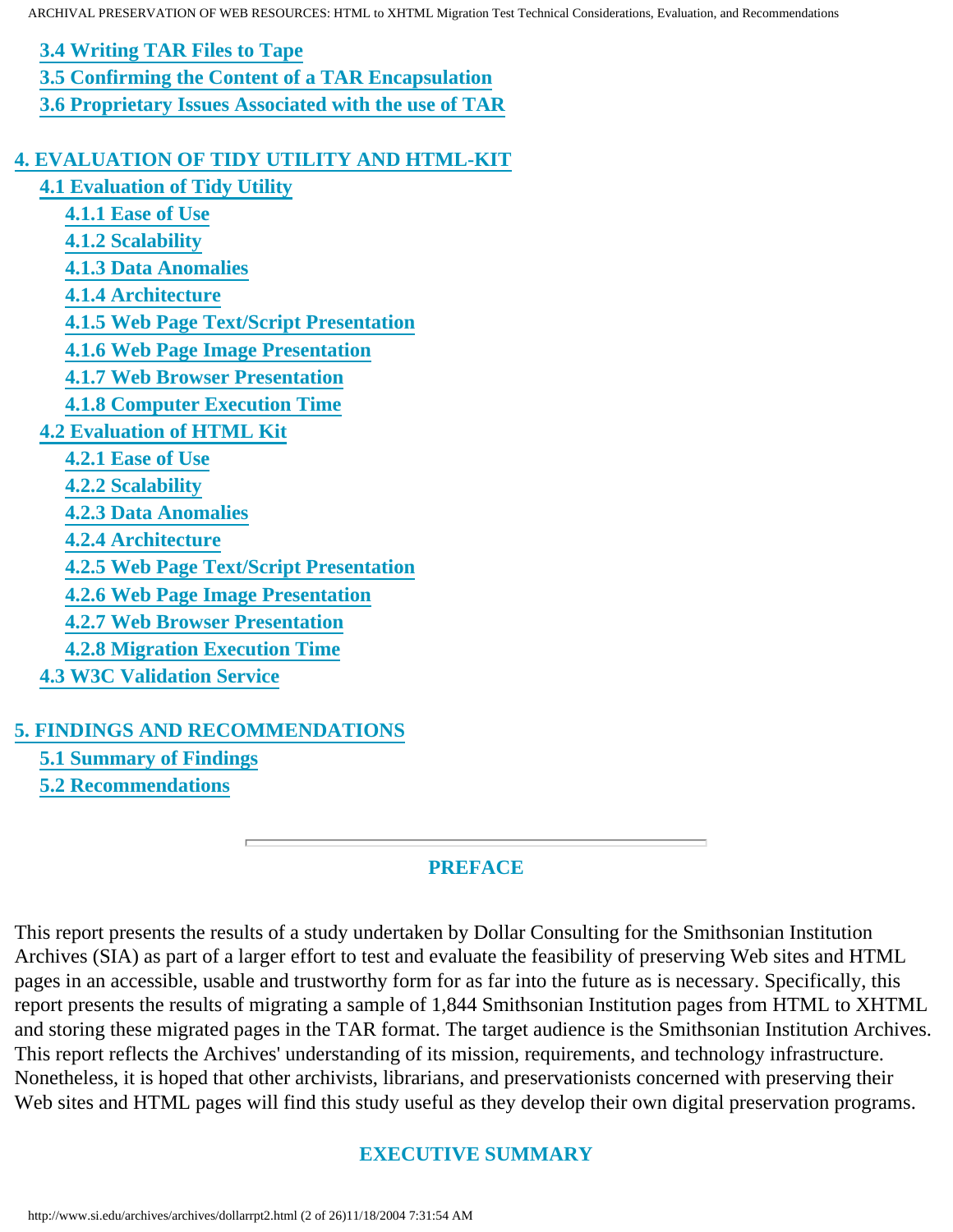Since 1995, when the Smithsonian Institution created its first Web site, it has increasingly employed Internet technology to inform the public of various activities and facilitated greater access to its wide ranging resources programs by offering "virtual exhibits," which only exist in electronic form. As a result, in 2002 the Smithsonian Institution has more than seventy-five (75) Web sites and thousands of HTML pages. These pages comprise a vital component of the documentary history of the nation's leading cultural research center and museum that enriches the lives of Americans and others throughout the world. The Smithsonian Institution's use of Internet technology to carry out the diffusion of knowledge is likely to expand substantially in the future, particularly in the National Museum of American History, as additional funding and support are made available.

Current and future Smithsonian Institution Web sites and HTML pages are at risk of being lost forever because of technology obsolescence. If unchecked, future generations of Americans will be deprived of the opportunity to view these original Web sites, and understand, and appreciate the vital role of the Smithsonian Institution in the diffusion of knowledge in the late 20th and early 21st centuries.

In 2001 the Smithsonian Institution Archives (SIA) commissioned a high-level requirements assessment for the archival preservation of Smithsonian Institution Web sites and HTML pages. This assessment also developed strategies, guidelines, and best practices to facilitate access to usable and trustworthy Web sites and HTML pages for as long into the future as necessary. One recommendation to help mitigate some of the effects of technological obsolescence was for the SIA to develop a program to transfer a copy of each Web site and associated HTML pages to an electronic archival repository and adopt a migration strategy to repackage these pages in World Wide Web Consortium (W3C) compliant XHTML, a technology neutral format.

Very little is known about the utility and cost-effectiveness of migration software in an on-going large-scale migration project or the resources required to implement such a program. Therefore, in 2002 the Smithsonian Institution Archives commissioned a follow-on study to assess the utility and cost-effectiveness of currently available software migration and validation tools and to develop a metric to estimate the resources necessary to undertake such a project. During the course of the study, TAR (Tape Archive), a technology neutral electronic format to encapsulate migrated and validated XHTML pages, was also explored.

The study employed an HTML test bed from the [Archives Center](http://americanhistory.si.edu/archives/ac-i.htm) of the National Museum of American History Web site that consisted of 1,844 HTML pages for a three-part analysis. The first part of the analysis focused on the actual migration of HTML pages to XHTML pages. With a completed time of 57 minutes or slightly less than 2 seconds per HTML page, Tidy.exe should be the preferred software package used to migrate HTML pages to XHTML.

The second part of the analysis examined the validation of XHTML pages to ensure they comply with the World Wide Web Consortium (W3C) XHTML standards. Users may access a W3C validation service either by opening the URL or by opening the HTML-Kit, which is an integrated software package. Two pages that were migrated from HTML to XHTML were sent to the W3C validation service using the two approaches described above. The HTML-Kit required 2 minutes and 5 seconds to complete validation of a single XHTML page while the same validation process using the W3C validation service required 2 minutes and 28 seconds.

The use of TAR to encapsulate validated XHTML pages was not directly done because no tape drives were available but estimates were extrapolated from other studies that suggest validation would be very speedy and its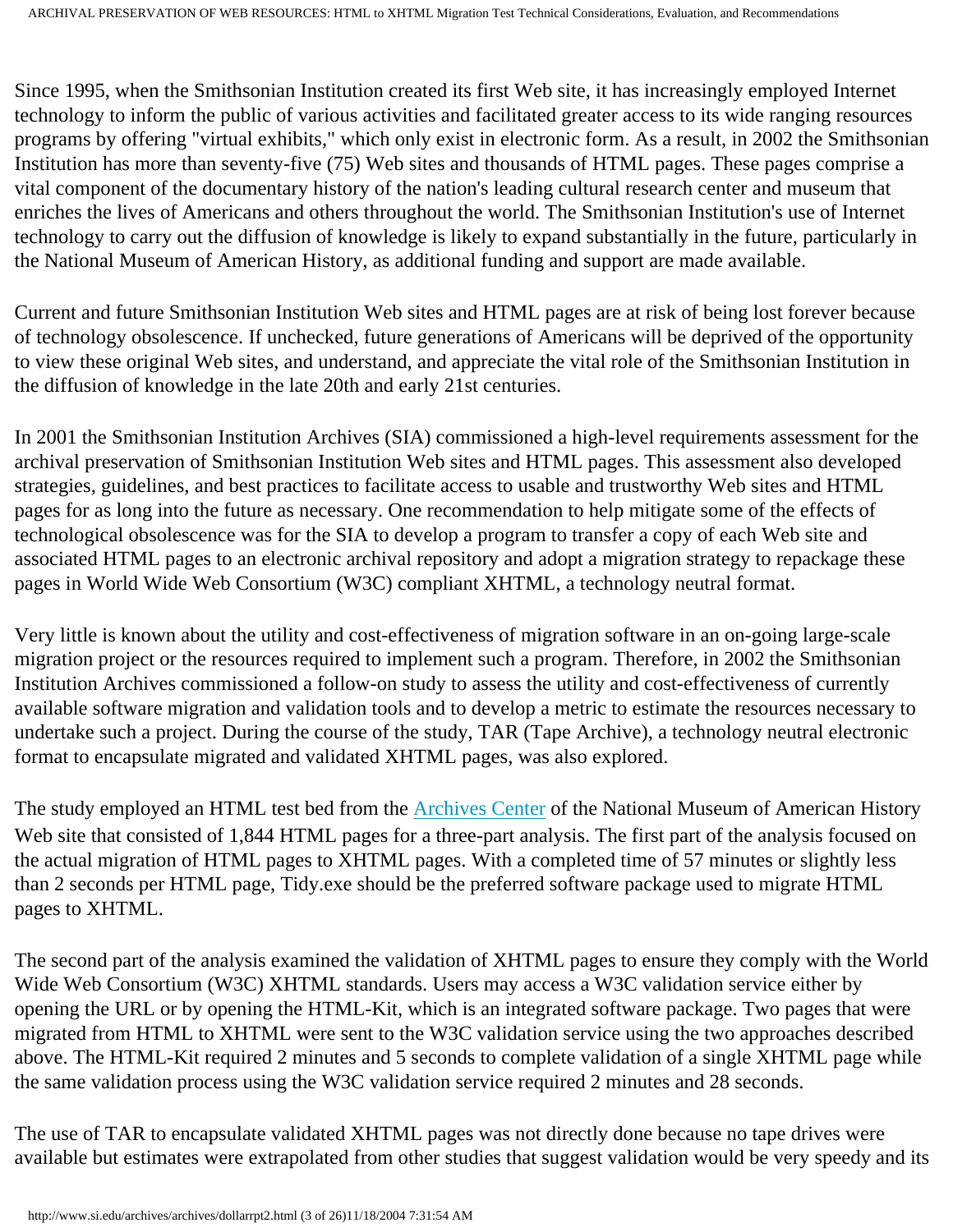overall cost negligible. For example, the data transfer rate in a TAR encapsulation would be on the order of 1 MB per second so actual processing time would not be great even for a Web Site of 10,000 pages. Correct execution of TAR requires knowledge of the software and understanding of DOS command structure.

The results of these analyses were integrated into a resource allocation metric that the Smithsonian Institution Archives can use to estimate the resources required to migrate, validate, and encapsulate a specific number of HTML pages. Use of this resource allocation metric suggests that there are three implementation options:

- 1. CombineTidy.exe with direct access to W3C validation service. Use of this option would take approximately 520 hours or 13 weeks to complete the migration, validation, and encapsulation of 10,000 HTML pages.
- 2. Combine Tidy GUI with direct access to W3C validation service. This combination of software tools would take approximately 1100 hours or 28 weeks to migrate, validate, and encapsulate 10,000 HTML pages.
- 3. Combine Tidy.exe with HTML-Kit integration of W3C validation service. With this combination of software tools the migration, validation, and encapsulation of 10,000 HTML pages would take approximately 442 hours or 11 weeks.

The recommendation to the Smithsonian Institution Archives is to implement Option 3.

## **1. INTRODUCTION**

#### <span id="page-3-1"></span><span id="page-3-0"></span>**1.1 Purpose**

In 2001 the Smithsonian Institution Archives (SIA) commissioned a white paper on "[Archival Preservation of](http://www.si.edu/archives/archives/dollar report.html)  [Smithsonian Institution Web Sites and HTML Pages](http://www.si.edu/archives/archives/dollar report.html)." Among other issues, the white paper addressed the issue of long-term access to usable and trustworthy SI Web Sites and HTML pages and called for the SIA to adopt a policy of converting SI Web sites and HTML pages from HTML 4.0 (or earlier) to XHTML when they are accessioned into the archives. This report is a follow-on to the white paper recommendation. It provides the SIA with a metric for assessing the cost and feasibility of adopting and implementing an archival preservation policy that mandates converting Web Sites and HTML pages to XHTML once the SIA accessions them.

#### <span id="page-3-2"></span>**1.2 Scope**

The overall scope of this report was set by the terms of reference for the study, which stipulated the following:

- 1. Review relevant literature and World Wide Web Consortium publications on XHTML,
- 2. Identify software, including the "Tidy Utility," for converting HTML 4.0 (and earlier) pages to XHTML,
- 3. Acquire or gain access to the appropriate migration software,
- 4. Use the SI Web "test bed" to determine the level of technical expertise required,
- 5. The through-put rate, and the accuracy of migration to XHTML, and
- 6. Prepare a final report that presents findings and recommendations.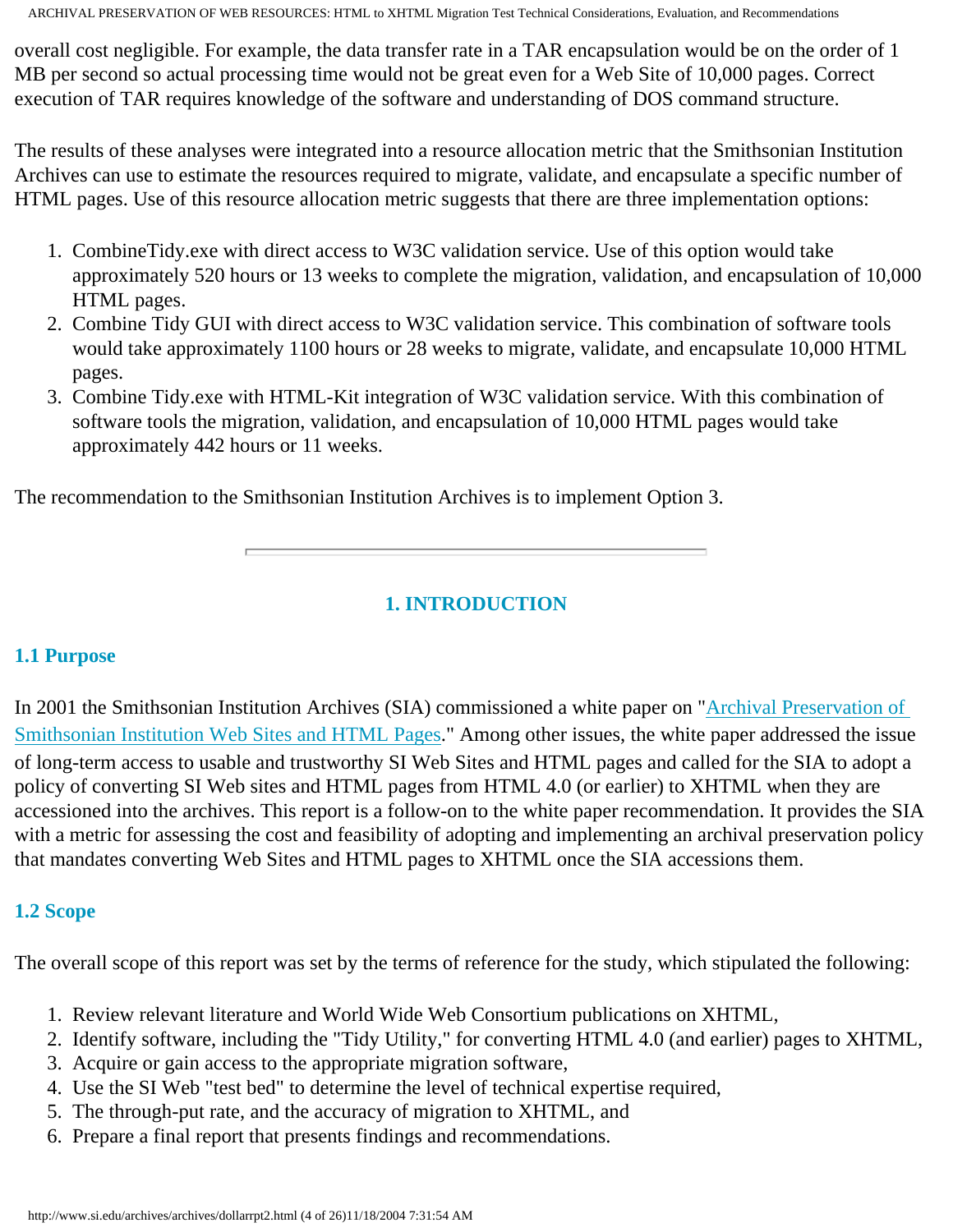The test bed referred to above consists of 135 MB of HTML pages, GIF and JPEG images, and AVI material from the Archives Center of the National Museum of American History. The HTML pages (1,844 pages in 14 folders) represent about one-third (45.6 MB) of the test bed. The migration of the HTML pages to XHTML has no affect on the GIF and JPEG images or AVI material, which means that as those formats become obsolescent they must be updated to successor formats.

During the course of the study, it became apparent that the Tape Archive (TAR) format, which is a wellestablished technology neutral encapsulation storage format, should be included in the study, and after consultation with the Project Director the study was expanded to include it. Hence, the report examines both the migration of HTML pages to XHTML and the encapsulation of HTML/XHTML pages in TAR. TAR and XHTML are not mutually exclusive so TAR can be used to supplement XHTML.

One other key scope consideration is that the focus of this migration project is archival preservation, not operational management of Smithsonian Web sites and HTML pages. Some Smithsonian Institution Webmasters may choose to convert their current HTML pages to XHTML but this an operational issue and is beyond the scope of this study.

### <span id="page-4-0"></span>**1.3 Methodology**

The methodology employed in producing this report includes three components. The first component is a literature review and analysis of relevant source material relating to migration of HTML pages to XHTML pages and to software tools currently available that support this migration. The second component is the design of evaluation criteria that could be mapped against the requirements for technical expertise required, the throughput rate, and the accuracy of migration. The third component is the migration of 1,844 static HTML pages in the Smithsonian Institution Web test bed taken from the Archives Center of the National Museum of American History. This project focuses on the static HTML pages, which require 45.6 MB of storage. Many of these HTML pages include GIF and JPEG images or links to them along with links to audio data.

Milovan Misic, Head of Document Management and Archives at the World Intellectual Property Organization in Geneva, Switzerland handled the computational aspects of the test bed migrations. Limited resources precluded an actual encapsulation of the SI test bed in TAR. Rather, documentation manuals and several published reports on the use of TAR in different technology settings were the sources for the assessment of TAR.

## <span id="page-4-1"></span>**1.4 Report Organization**

This report consists of five chapters and one appendix. It begins with an introduction to the study and delineates briefly the purpose, scope, and methodology of the study. Chapter 2 provides technical details on two HTML to XHTML migration tools, HTML Tidy Utility and HTML-Kit, and TAR encapsulation of HTML/XHTML pages. Chapter 3 addresses special hardware and software requirements. Chapter 4 addresses eight specific migration issues involved in using Tidy Utility and HTML-Kit and reviews the use of the World Wide Web Consortium (W3C) Data Validation Service to confirm accuracy of converted XHTML pages. The final chapter presents findings and recommendations. There is one appendix, Appendix A [not included in this Web document], which allows readers to actually compare the HTML code in the source documents with the XHTML code in the migrated documents as well as browser presentations.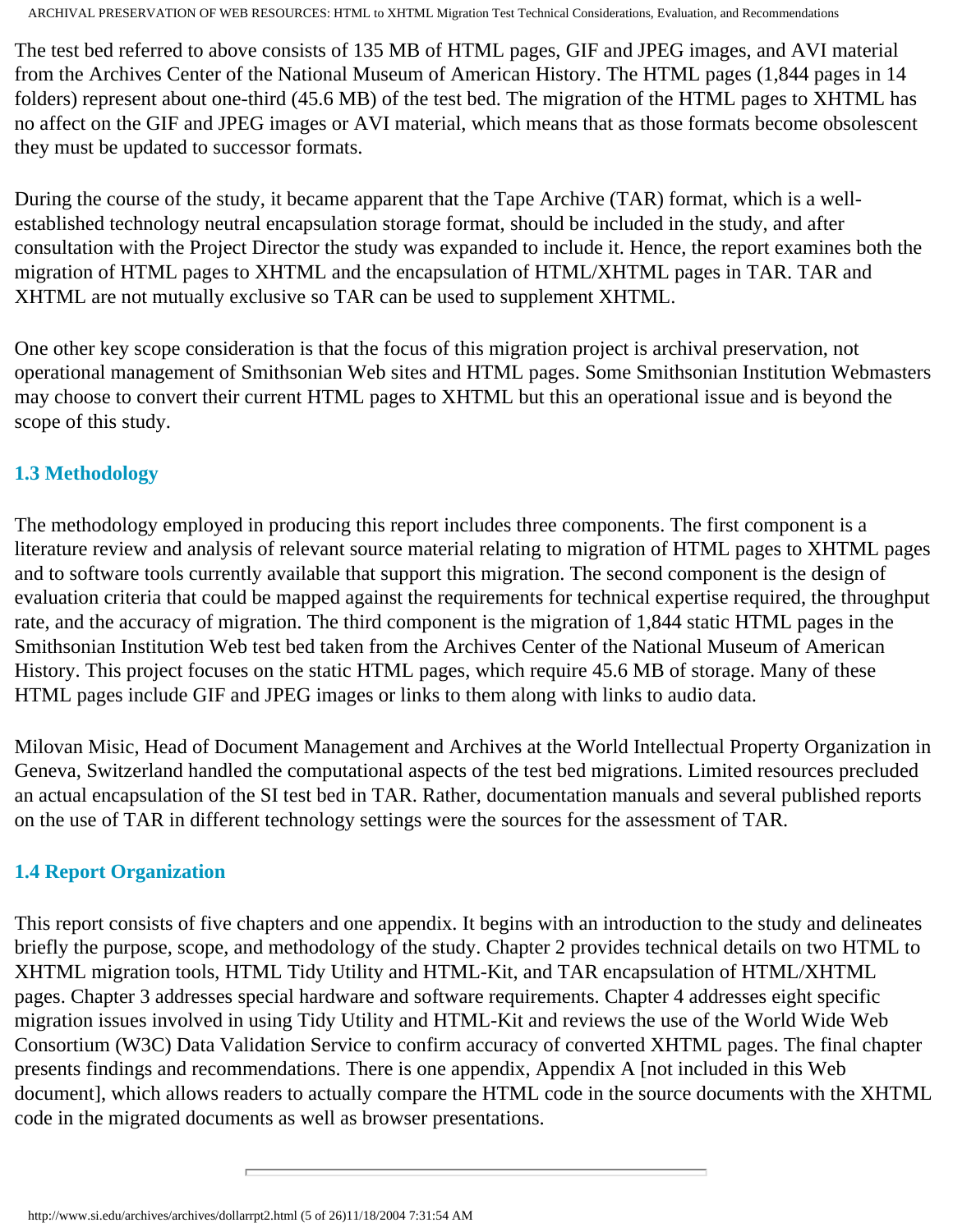#### **2. TECHNICAL CONSIDERATIONS**

#### <span id="page-5-0"></span>**2.1 Introduction to migration tools**

This chapter focuses upon two software migration tools. Tidy Utility and HTML-Kit can "clean up" HTML pages and convert these "cleaned up" HTML pages to XHTML, which is a technology neutral file format. The following diagram provides an overview of these two tools and their functions in the migration process:

#### **Figure 2.1 Software HTML to XHTML Migration Tools**



## <span id="page-5-1"></span>**2.1.1 HTML Tidy Utility**

There are two different HTML Tidy Utility tools that can be used to "tidy up" HTML pages by fixing a host of problems, including:

- Misplacement of elements
- Uppercase versus lowercase elements and attributes
- Quotes around attribute values
- Adding correct XHTML declarations when prompted.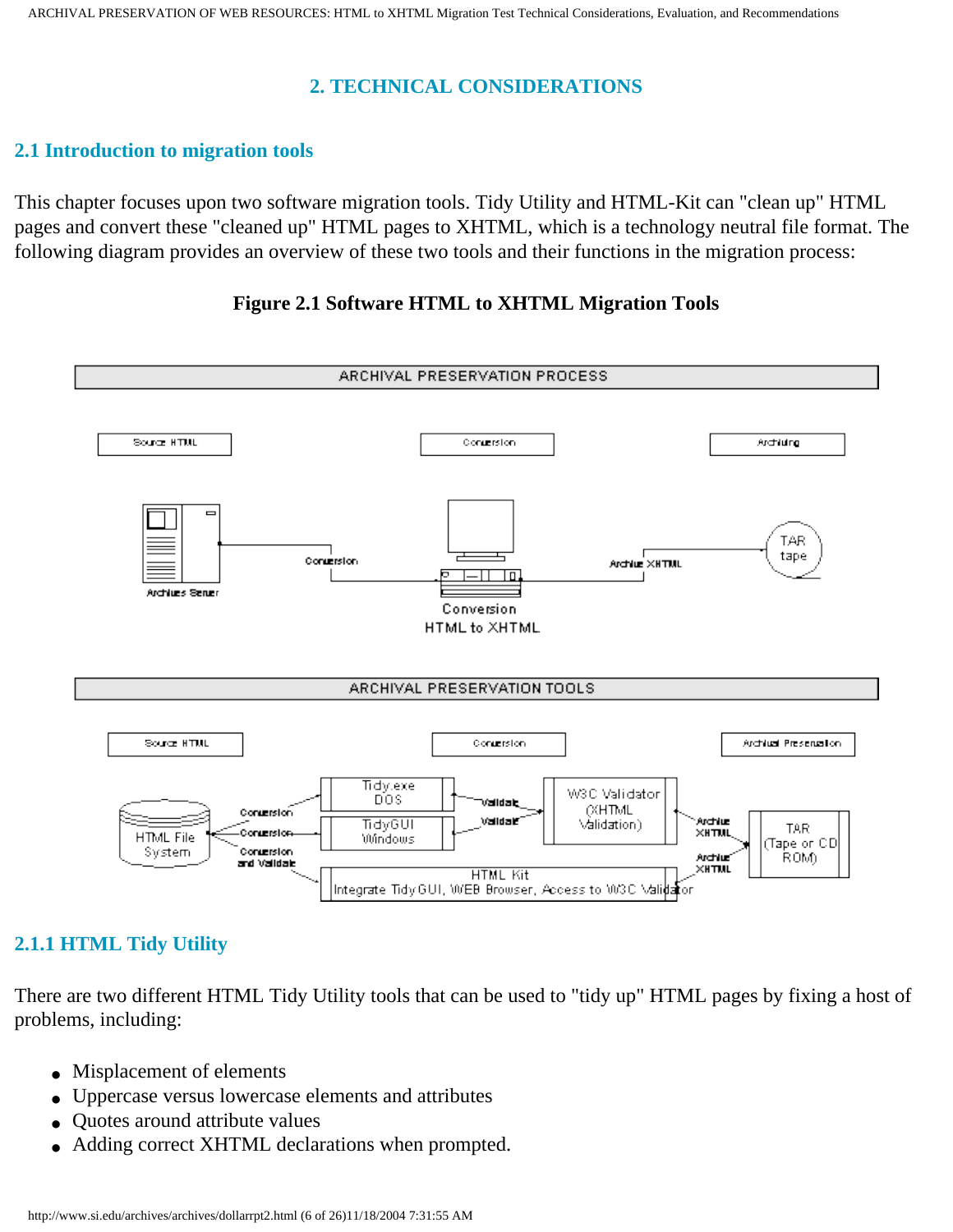As noted above, Tidy Utility software is available in two different modes. The first is Tidy.exe, which is command line (DOS) software initially developed by David Raggett for the World Wide Web Consortium. Tidy. exe supports 43 different options or parameters that allow users to customize clean up and migration. Selecting these options is cumbersome for people unfamiliar with DOS so in general, Tidy.exe is not user friendly. One of the Tidy.exe options is to display a message log of warnings that identifies each instance where Tidy.exe corrected or cleaned up HTML code to comply with XHTML requirements. This message log allows users to review each instance of corrected HTML code and accept or reject the correction, which is analogous to the "find and replace" functionality of MS-Word. This is a time consuming process that is likely to be useful only for the authors of HTML pages who want to post "valid," interoperable HTML pages on a Web site.

One very useful feature of Tidy.exe is that it can clean up and convert single HTML pages or multiple pages. The latter requires that all of the "related" HTML pages be cleaned up and converted to a separate directory. Although batch processing of HTML pages containing both text and images could result in text being overwritten on an image or some other form of misalignment, there were no instances of text being overwritten on an image as a result of batch migration of the test bed. In addition, Tidy.exe migration of HTML pages to XHTML may not consistently produce 100 per cent valid and well-formed XHTML pages in every instance, so some form of visual inspection may be prudent. Interestingly, the DOS tool in Windows 98 runs in a Windows environment where drag and drop functionalities are supported.

The second mode of the Tidy Utility is Tidy GUI, which is an adaptation of David Raggett's HTML Tidy.exe. Tidy GUI has familiar Window features that make it relatively user friendly. Tidy GUI supports all of the Tidy. exe options, which can be selected by clicking on pull-down menus. Although Tidy GUI is a significant improvement over Tidy.exe, it processes only one HTML page at a time, which can become quite tedious when thousands of HTML pages are to be converted to XHTML. Like Tidy.exe, Tidy GUI migration of HTML pages to XHTML may not consistently produce 100 per cent valid and well-formed XHTML pages, so W3C provides an on-line validation service to identify and correct errors. The W3C Validation Service is not integrated into Tidy GUI.

## <span id="page-6-0"></span>**2.1.2 HTML-Kit**

HTML-Kit, which includes a full-featured text editor, was designed to assist authors of HTML XML script to create, edit, format, validate, preview, and publish Web pages. HTML-Kit is a native 32-bit Windows program that currently runs on Windows 95, 98, XP, and ME, NT, 2000 or any other platform that emulates 32-bit Windows functionality. HTML-Kit executes the following migration and validation functions within the same software:

- Opens an original HTML page,
- Starts Tidy GUI, selects options, and executes "clean up,"
- Converts the cleaned up page to XHTML,
- Saves the newly created XHTML page,
- Validates the newly created XHTML page, and
- Obtains on-line certification that a converted XHTML page is compliant with the W3C standard.

HTML-Kit supports all of the Tidy Utility functions menus, and as a windows application, it allows the opening of multiple pages or documents at the same time but the migration process deals with one document or page at a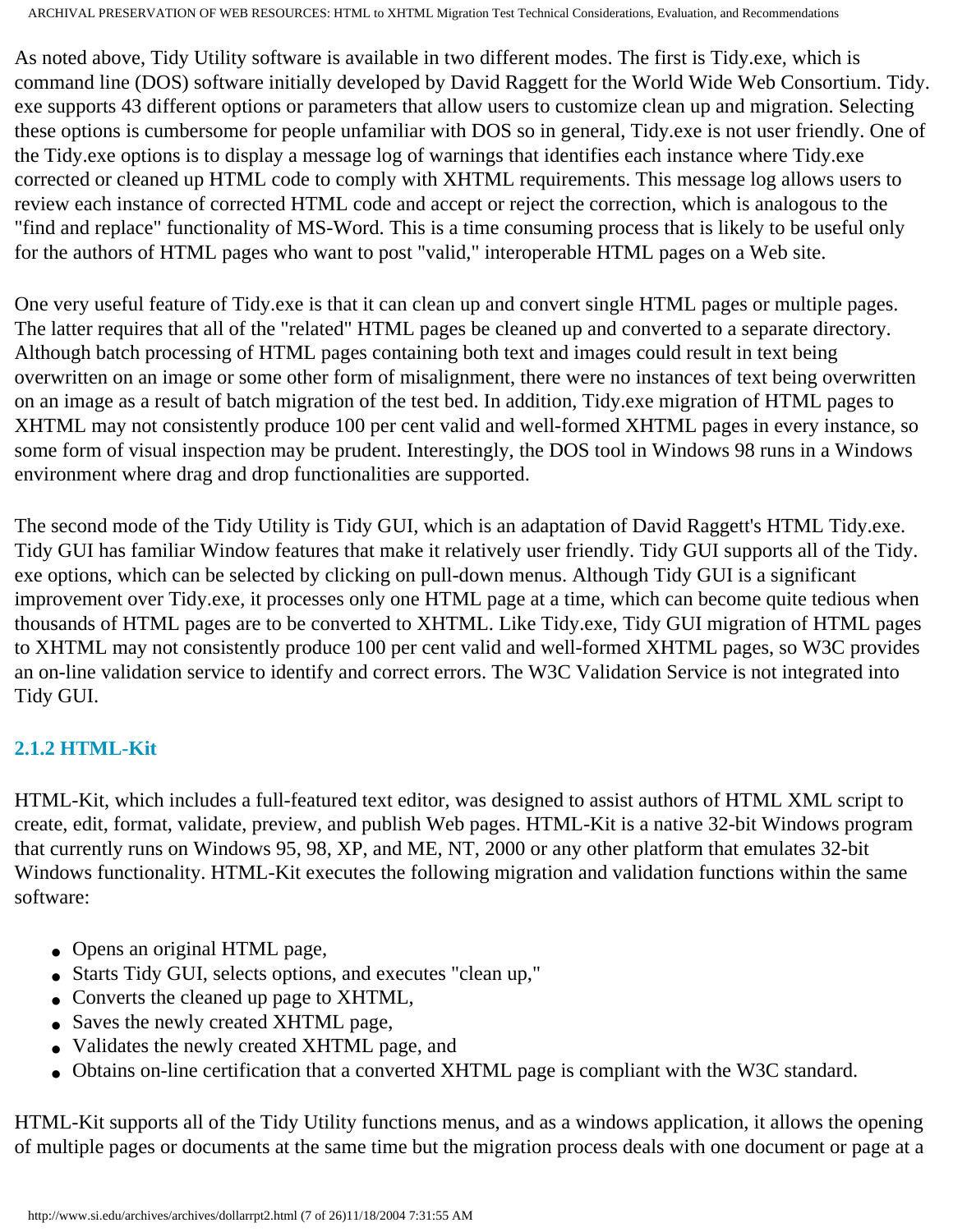time. More importantly, it integrates the validation service into the migration so that it can be activated through the graphical user interface. Once validation is completed, the automatically corrected code is displayed in a window for side-by-side comparison with the original converted XHTML page or file. HTML-Kit supports a plugin interface functionality using third-party plugins such as JavaScript, XSLT, SMIL, MathML, WML, WMLScript, Perl, PHP and others. No programming experience is required to install plugins. All of these features combined make the HTML-Kit the most comprehensive, user-friendly, and up-to-date GUI tool to support HTML Tidy.

### **2.2 Tidy Utility - Migration of Web Pages from HTML to XHTML**

### <span id="page-7-0"></span>**2.2.1 Setting Up and Running TIDY Utility**

To use Tidy.exe to convert HTML pages to XHTML, the software must be installed in the same directory as the HTML files ready for migration. Tidy GUI on the other hand works from within its own directory and can execute all functions on any HTML file regardless of where it is stored.

Using Tidy.exe requires opening a DOS screen, which can be the DOS Prompt under Windows or exit from Windows and start-up of DOS operating system. It is better to work in the Windows environment because Tidy. exe can be started through the DOS Prompt under Windows. The DOS Prompt is available as shown on the following screen shot.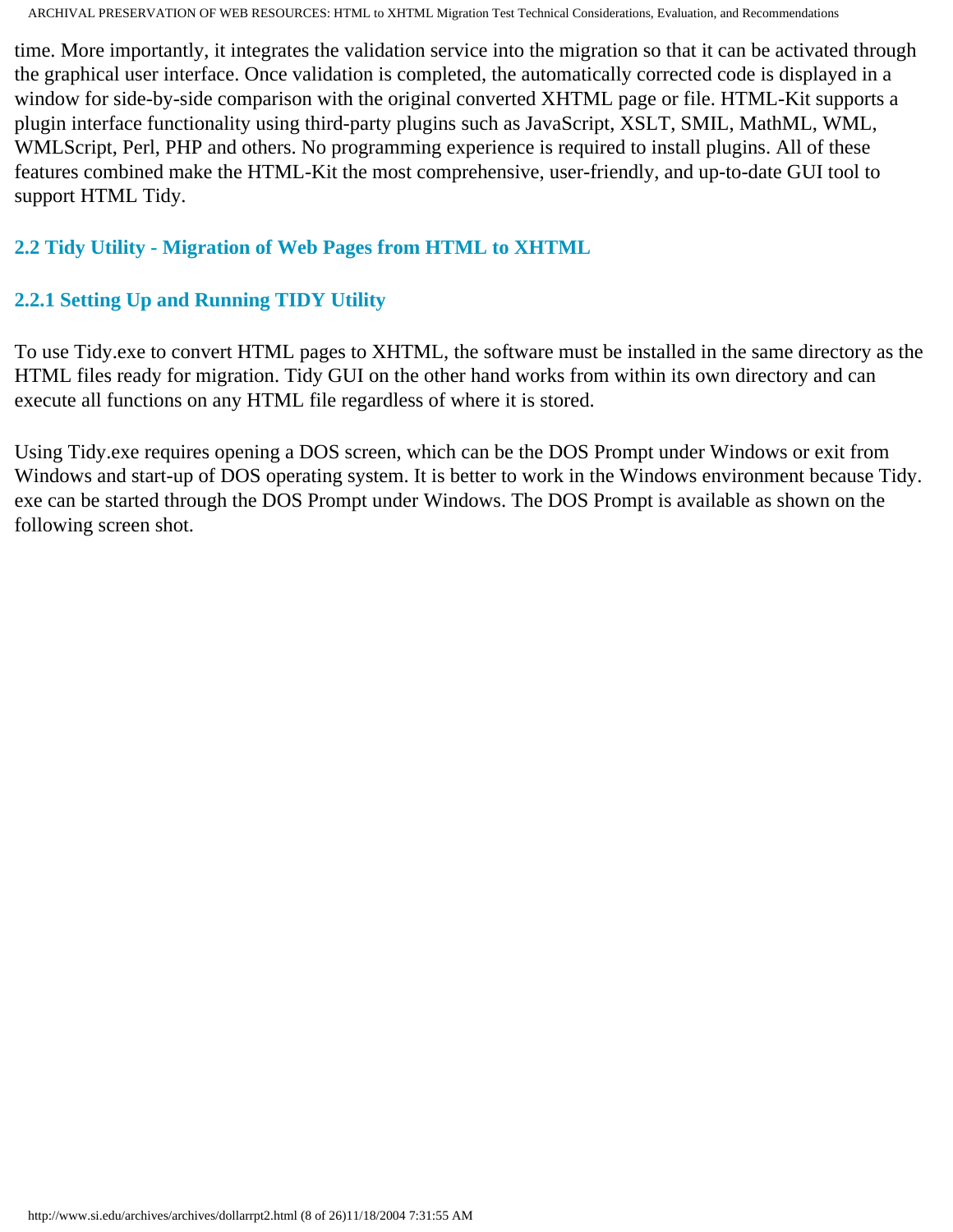

Once within the DOS environment all DOS commands are available. Begin by switching to the directory where HTML pages to be converted are located, and then initiate Tidy.exe commands. The following captured screens provide guidelines for setup of the Tidy.exe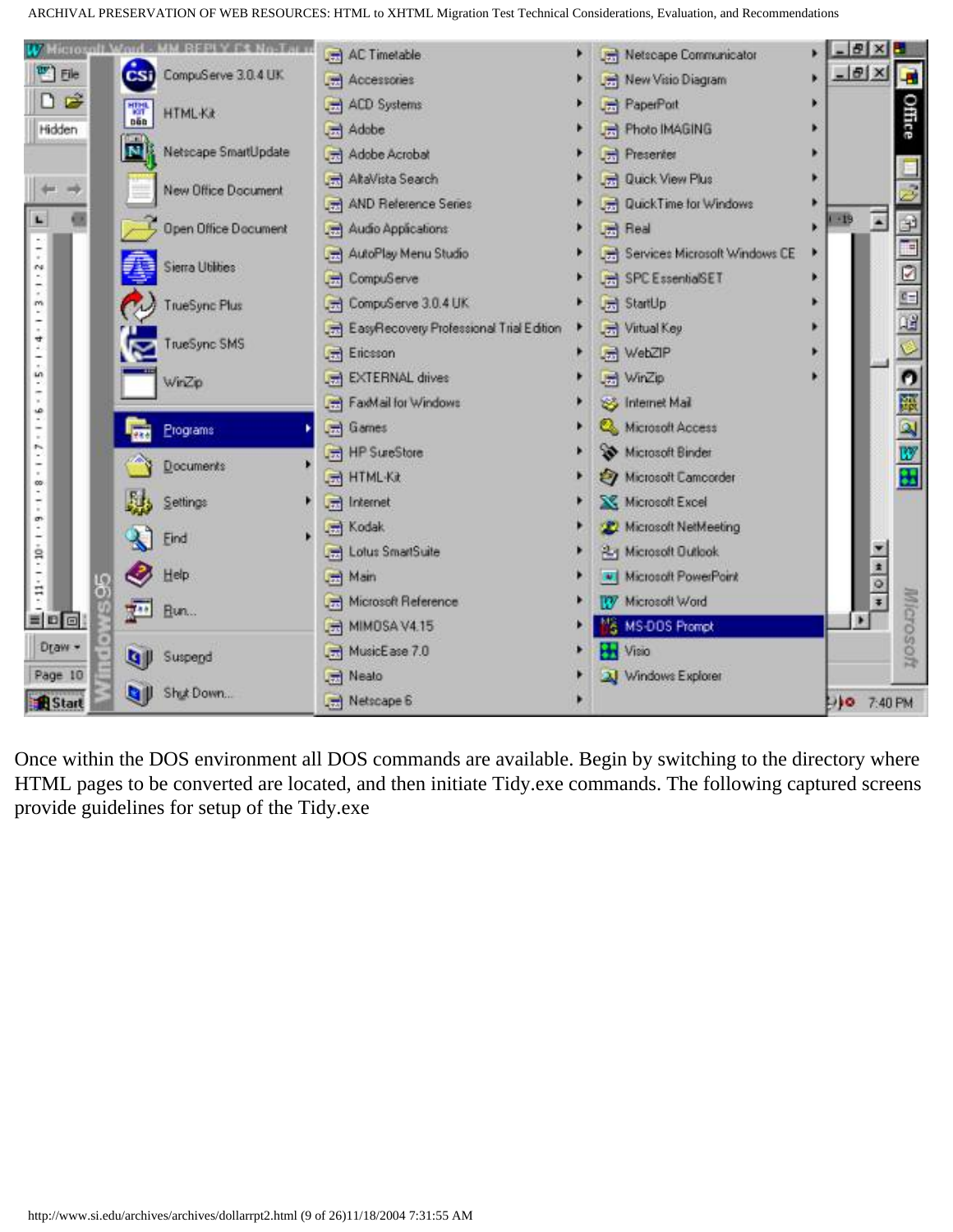| <b>SMS-DOS Prompt</b> |                                                                                                         | $-6 \times B$ |                                                         |
|-----------------------|---------------------------------------------------------------------------------------------------------|---------------|---------------------------------------------------------|
|                       |                                                                                                         |               | -8                                                      |
|                       |                                                                                                         |               |                                                         |
| G:\TIDY TEST2>tidy -h |                                                                                                         |               | Office                                                  |
|                       | G:\TIDYTE~2\TIDY.EXE: file1 file2                                                                       |               |                                                         |
|                       | Utility to clean up & pretty print html files                                                           |               |                                                         |
|                       | see http://www.w3.org/People/Raggett/tidy/                                                              |               | $\frac{1}{2}$                                           |
|                       | options for tidy released on 30th April 2000                                                            |               |                                                         |
|                       | -config <file> set options from config file</file>                                                      |               |                                                         |
|                       | $-$ indent or $-i$ indent element content                                                               |               |                                                         |
| $-$ omit              | or -o cmit optional endtags                                                                             |               | $\frac{1}{2}$ $\frac{1}{2}$ $\frac{1}{2}$ $\frac{1}{2}$ |
| $-Wrap$ 72            | wrap text at column 72 (default is 68)                                                                  |               |                                                         |
|                       | -upper or -u force tags to upper case (default is lower)                                                |               |                                                         |
|                       | -clean or -c replace font, nobr & center tags by CSS                                                    |               |                                                         |
| $-$ raw               | leave chars > 128 unchanged upon output                                                                 |               |                                                         |
| $-ascii$              | use ASCII for output, Latin-1 for input                                                                 |               | 中国 2 脚田                                                 |
| $-$ latin $1$         | use Latin-1 for both input and output                                                                   |               |                                                         |
| $-1802022$            | use ISO2022 for both input and output                                                                   |               |                                                         |
| $-$ utf8              | use UTF-8 for both input and output                                                                     |               |                                                         |
| $-mac$                | use the Apple MacRoman character set                                                                    |               |                                                         |
|                       | -numeric or -n output numeric rather than named entities                                                |               |                                                         |
| -modify or -m         | to modify original files                                                                                |               |                                                         |
|                       | -errors or -e only show errors                                                                          |               |                                                         |
| -quiet or -q          | suppress nonessential output                                                                            |               |                                                         |
| -f <file></file>      | write errors to named <file></file>                                                                     |               |                                                         |
| $-xm1$                | use this when input is wellformed xml                                                                   |               | Microson                                                |
| -asxml                | to convert html to wellformed xml                                                                       |               |                                                         |
| -slides               | to burst into slides on h2 elements                                                                     |               |                                                         |
|                       | Start & Distiller Assista. GC CompuServe 3 Exploring - Dis TV Microsoft Wor 3 MS-DOS Pr 3 3 2 2 9 34 10 | 7:52 PM       |                                                         |

A typical Tidy user command is: C:\migration\tidy \*.htm -f errs.txt This command will list all (-e) errors on the screen and save them in the text file. The migration can be initiated with the following line: Tidy -as xml -clean filename.html > filename.xhtml

Using Tidy GUI is exactly the same as starting any other Windows application (program). After double clicking on the Tidy GUI icon, the software will appear on the screen. It is ready to execute the selected action immediately upon the selection of the HTML page by entering its file name or by using the browse on the Tidy GUI screen. The Tidy GUI configuration page identifies options that may be selected. The following screen represents Tidy GUI functions: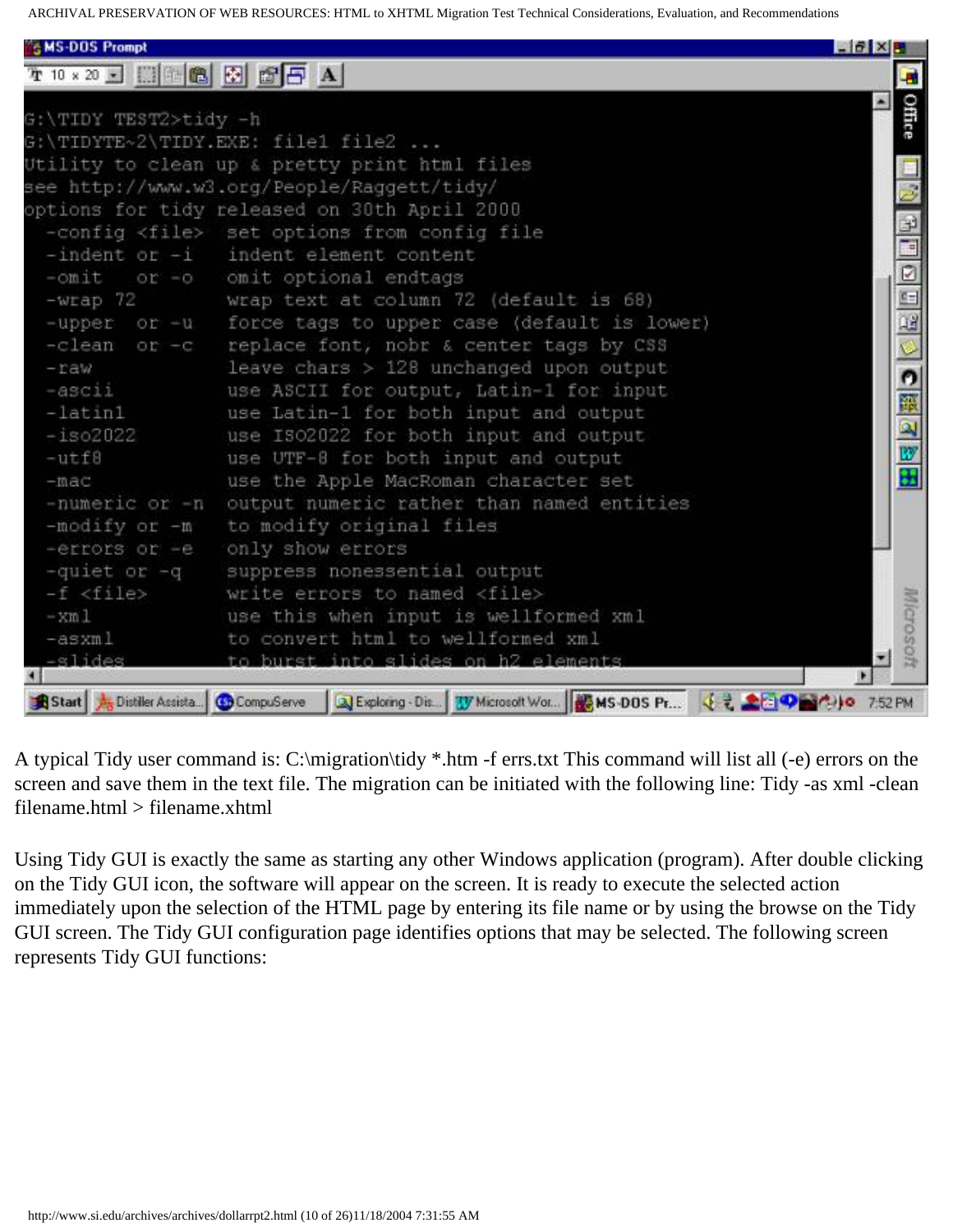| 2. TidyGUI - 1.1.5 (4th August 2000)<br>Source file: G:\TIDY TEST2\D9774.htm<br>Browse                                                                                                    | $-19 \times 5$<br>$\blacksquare$ |
|-------------------------------------------------------------------------------------------------------------------------------------------------------------------------------------------|----------------------------------|
| Configuration<br>Iidy!<br>Show gutput<br>About Quit                                                                                                                                       | Office                           |
|                                                                                                                                                                                           |                                  |
| <b>Z<sub>ip</sub>Tidy Configuration</b><br>⊠<br>Markup Cleanup   XML   Encoding   Layout   Operation                                                                                      | Ø                                |
| F Replace presentational tags and attrs by style rules<br>Discard clonb and coenter> tags<br>F Replace <b <em="" by=""> and <b> by <strong><br/>Discard empty paragraphs</strong></b></b> |                                  |
| Source document is from MS Word 2000<br>$\nabla$ Fix bad comments<br>Replace '\' in URLs by '/'                                                                                           | 中国 図 図 田                         |
| Default text for ALT attributes:                                                                                                                                                          |                                  |
| Save as  Cmd line -> Clipboard<br>Reset<br>Apply<br>Load.                                                                                                                                 | Microsoft<br>×                   |

Running Tidy without any flags lowercases all elements and attributes and ensures that all attribute values have quotes, and checks that the HTML is well formed with no stray elements. The asxml flag adds all the XHTML features including the namespace declaration, the XHTML DOCTYPE declaration, and the XML declaration. It also makes sure that all the "empty" elements are formatted correctly for XHTML. Finally, the clean flag converts elements and center attributes to their CSS counterparts.

## **2.2.2 Validation with Tidy Utility**

Migration of HTML pages to XHTML, whether performed manually or by a computer, is not precise. The TIDY Utility has not been adequately tested to see if it consistently produces 100 percent valid and well-formed XHTML pages in every instance. Consequently, it is important to use a computer validation tool along with visual inspection of selected pages to confirm that the migration was carried out accurately.

The best Web-based solution for XHTML validation is the W3C Validation Service [\(http://validator.w3.org](http://validator.w3.org/)), which allows users to submit XHTML documents to the service. The Validation Service identifies any aspects of XHTML that may have been missed in migration. Anomalies can be quickly corrected. After these anomalies are corrected, the Validator Service issues a validation certificate for each converted XHTML page. When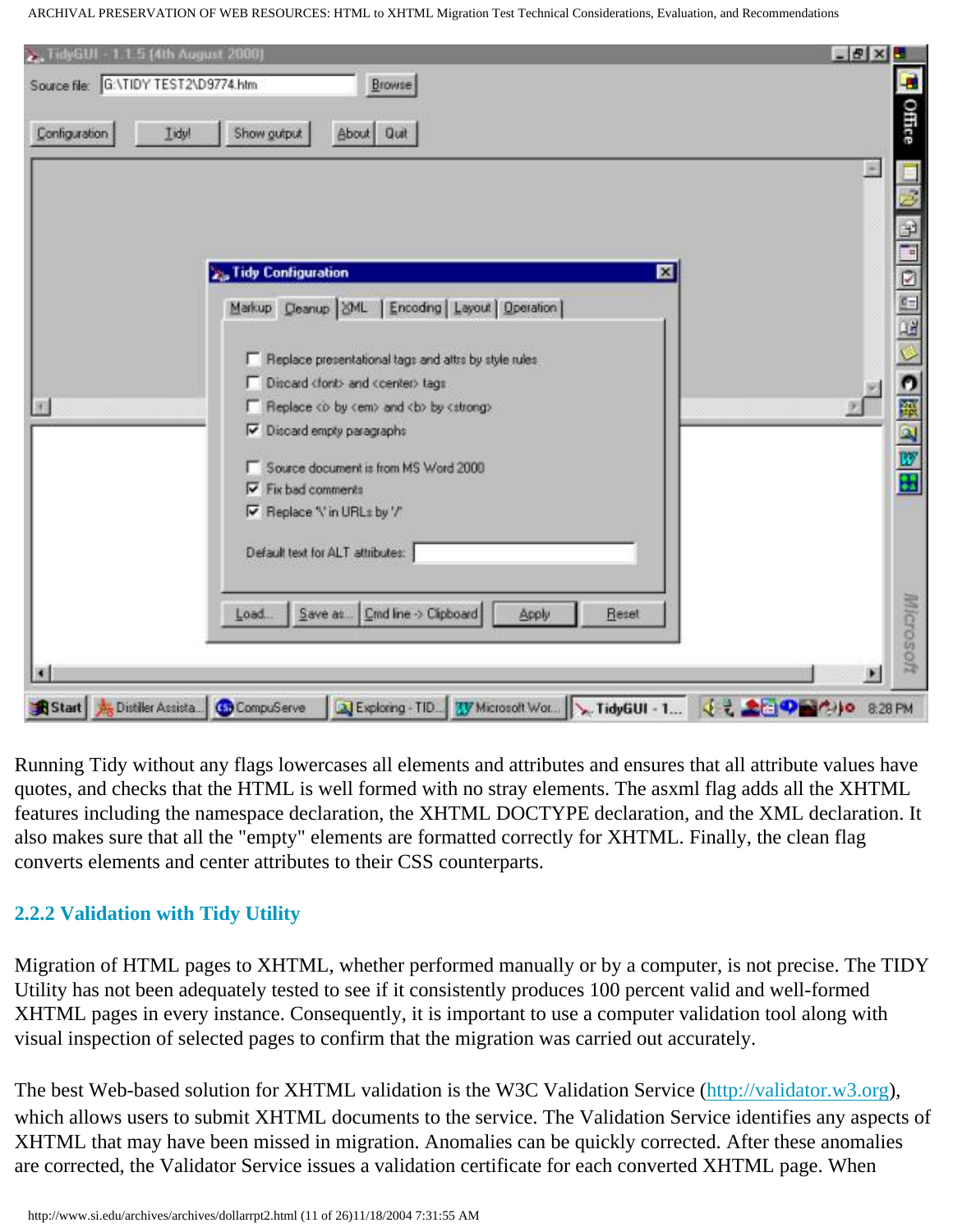running the XHTML validation tool, a XHTML DOCTYPE declaration must be specified (menu selection) or the page will be validated as HTML.

The W3C Validation Service operates equally well with Tidy.exe or Tidy GUI produced XHTML pages. An upload function contains a drop down menu that requires identification of the file or page (browse feature) to be converted and if it is HTML or XHTML. Up to ten XHTML pages can be highlighted and selected for validation. The actual validation is done on the W3C validation server so that the amount of time required to validate a single XHTML will depend upon several factors that include the data transmission rate and the number of XHTML pages in the queue for validation.

## <span id="page-11-0"></span>**2.3 HTML-Kit Migration of HTML Pages to XHTML**

## <span id="page-11-1"></span>**2.3.1 Setting Up and Running HTML-Kit**

Setting up HTML-Kit consists of downloading the software from <http://www.chami.com/html-kit> and running the setup program. A Windows screen with familiar options and tools will open. From the file menu select "open" and either key in the name and path of the file or document or use the browser to locate it and open it. Double click on "Tools" and then select "Preferences" and select the options to be used during migration, including warning messages, split screens, and browser preview. These split screens may be used to display the original HTML page and the newly converted XHTML. HTML-Kit also supports a "browser" preview of the newly converted XHTML page in all current browsers that allows an immediate visual check.

## **2.3.2 Validation with HTML-Kit**

One of the strongest features of HTML-Kit is its integration of the W3C Validation Service as a plugin. Unlike Tidy.exe and Tidy GUI, the Validation Service is integrated into HTML-Kit so that pointing and clicking at a specific XHTML page in a directory automatically initiates an upload to the Validation Service. As noted earlier, the Validation Service identifies any errors that may have been missed in the migration. These errors are corrected, after which the Validation Service issues a validation certificate for each converted XHTML page.

To open the W3C Validation Service through HTML-Kit, go to the tool bar and double click on the "Actions" icon and then click "On-line." Under the "On-line" options select W3C, which establishes an on-line connection with the W3C Validation Service. The service automatically detects the character encoding and the document type (XHTML in this instance). At the conclusion of the validation, a screen indicates how many warnings (corrections made) or errors were found. If errors are found, a message list at the bottom of the screen identifies the line numbers and kinds of errors. Double clicking on each error message displays the text and XHTML code as editable text and the error can be corrected. Using the "Save As" function, the validated XHTML page or document can be saved to a hard disk and later transferred to off-line storage.

## <span id="page-11-2"></span>**2.4 Encapsulation of HTML/XHTML Pages TAR (Tape archive)**

The TAR utility was initially designed for UNIX platforms but now runs on a variety of platforms. TAR can be used for running the tape in the tape-archive device (tape writer / reader) or migration from tape to CD-R or CD-RW. TAR is used to write digital material to a storage medium when the target platform is not known. TAR is intended to be a platform independent storage format so that the HTML pages in the test bed can be written to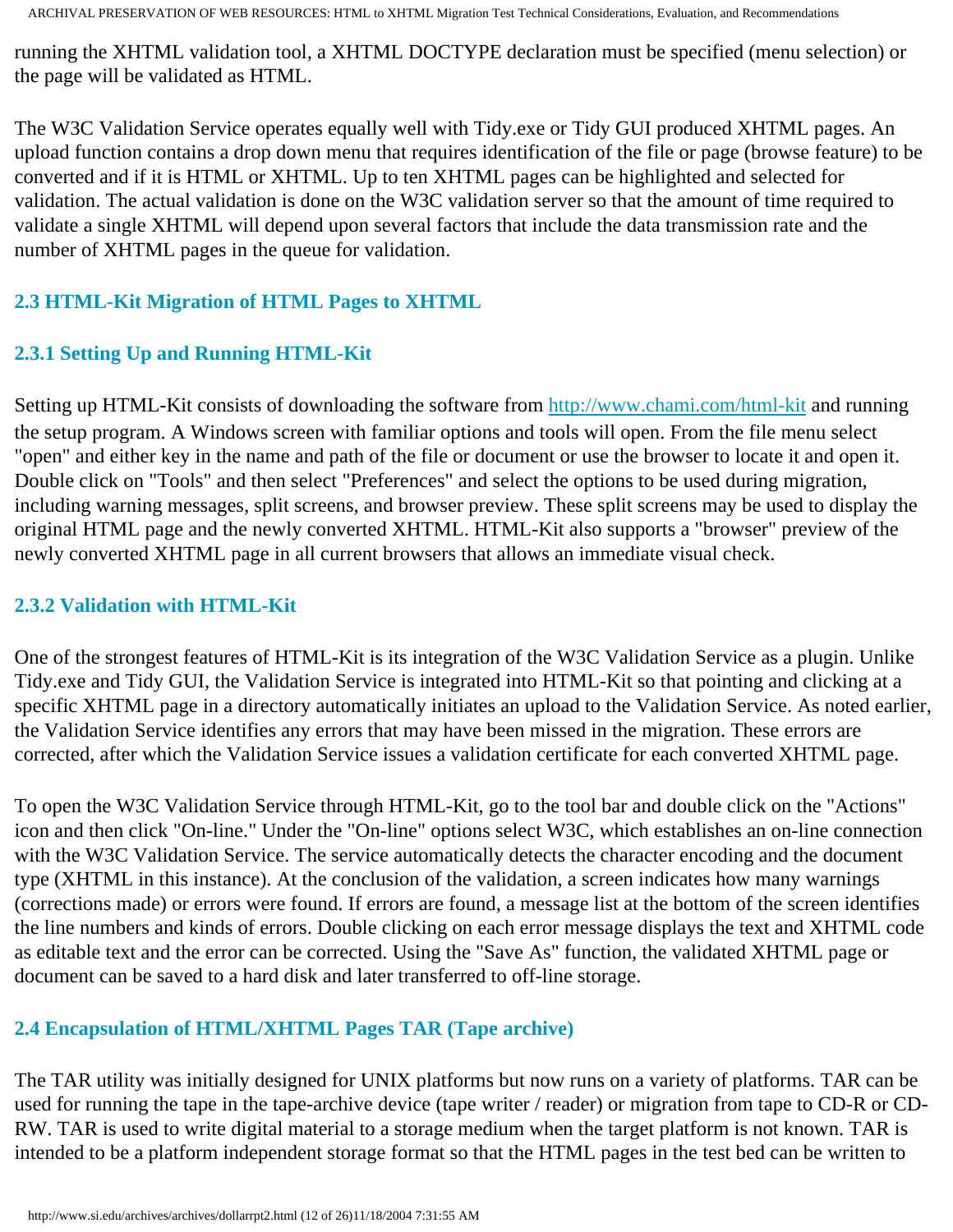CD using the TAR format and later migrated to XHTML or whatever format is available at the time.

## **2.4.1 TAR Encapsulation Process**

A TAR encapsulation can be done that retains either the before migration of HTML pages to XHTML, or the XHTML pages afterwards. The "before encapsulation" begins with copying the entire Web site on to a tape or CD-ROM, thus preserving the original code, layout and data from incidental technical changes, deletion or loss during the encapsulation. Tape or CD-ROM is used as the "source" for the encapsulation, which includes transfer to magnetic media during the encapsulation. The last step is the second "duplicate" on to a tape or CD-ROM that preserves the entire Web site in XHTML format after the migration.





Migration of the Web site HTML pages to XHTML and then encapsulation in TAR is the second option. This option assumes migration within the existing environment. However, proper technical support is necessary in order to prevent incidental loss of data. Periodic duplicate copies are recommended with the safe storage of all media until the migration is completed and verified.

## **Figure 2.3 Post Migration Tar Encapsulation**



## **2.4.2 TAR Encapsulation Issues**

This section presents a detailed review of key issues likely to be involved in the use of TAR to encapsulate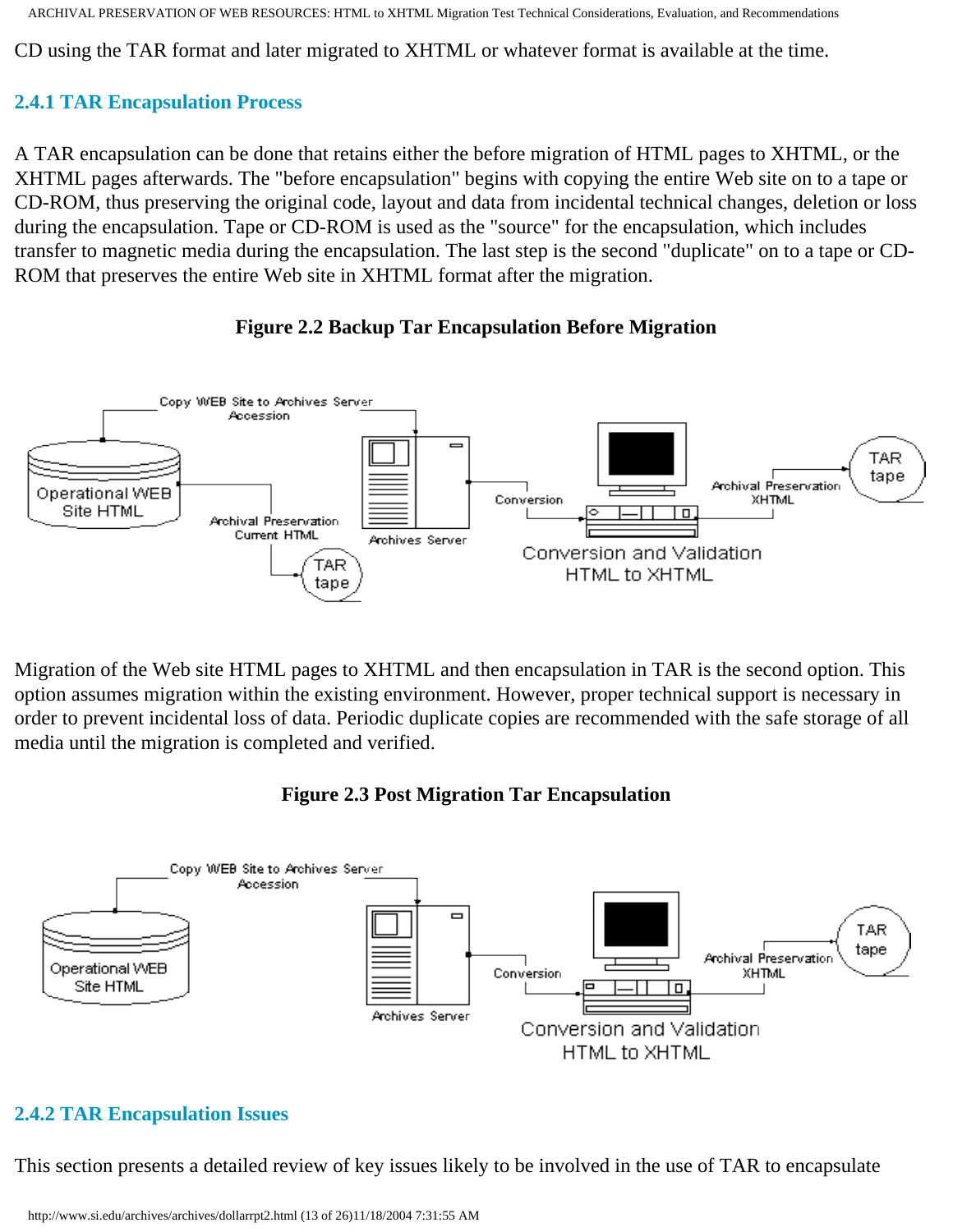HTML/XHTML pages.

### **2.4.2.1 Encapsulation of the Test bed in TAR**

The basic processes are summarized in the previous diagrams. Essentially, the TAR is a useful tool for storing a large volume of digital material on magnetic tape or optical media. TAR is not user friendly and if the storage medium is magnetic tape, there are certain steps that must be followed that to ensure full control of the process.

The following description is only an illustration of the procedure. It is included here to indicate the level of technical knowledge necessary for a valid encapsulation. First, log onto TAR utility like this:

cdf17> TAR -cvf /dev/nst0 filename

-c stands for create

v stands for verbose so that a printout of the files will occur as they are done transferring

f stands for form

This process creates a directory in which the TAR files can be copied. Filename is the name of the file/directory designated for archiving.

\*TAR indicates the use of tape archiving.

NOTE: Only the filename should be in the command line. Typing in the entire file path can cause complications later.

Restoring Files: The tape should be in the drive. At the prompt, the following command should be entered: cdf17> tar -xvf /dev/nst0

NOTE: -xvf will extract a file and printout the name of the file as it is extracted. The TAR command will create the directory on the tape into whatever directory is defined by the user.

#### **2.4.2.2 TAR Encapsulation Execution Time**

The time required to complete a TAR encapsulation of the HTML, or the converted XHTML test beds, depends upon the data transfer rate of the storage device and the computer platform used. For example, in most instances the data transfer rate for CD-R is significantly lower than for most magnetic storage media. The inability of gaining access to one or more tape systems to encapsulate the entire test bed meant that published reports had to be relied on. For example, the Department of Chemistry at the University of Alberta in Canada, which utilizes TAR heavily in its management of nuclear magnetic resonance data, reported its assessment of DDS-2 tape (4mm Digital Audio Tape) and CD-R. Table 2.1 presents selected features extracted from that report. The two key considerations in the assessment were the differences in media storage capacity and data transfer rates. One DDS-2 tape can store 4 GB of data while seven (7) CDs would be required to store the same 4 GB of data. The data transfer rate of DDS-2 tape is 2.5 times greater than that of CDs. The Department of Chemistry at the University of Alberta believes that magnetic storage media is "clearly the way to go" when the volume of data is very large. DDS-2 and CD-R are established storage media with known data transfer rates so with all other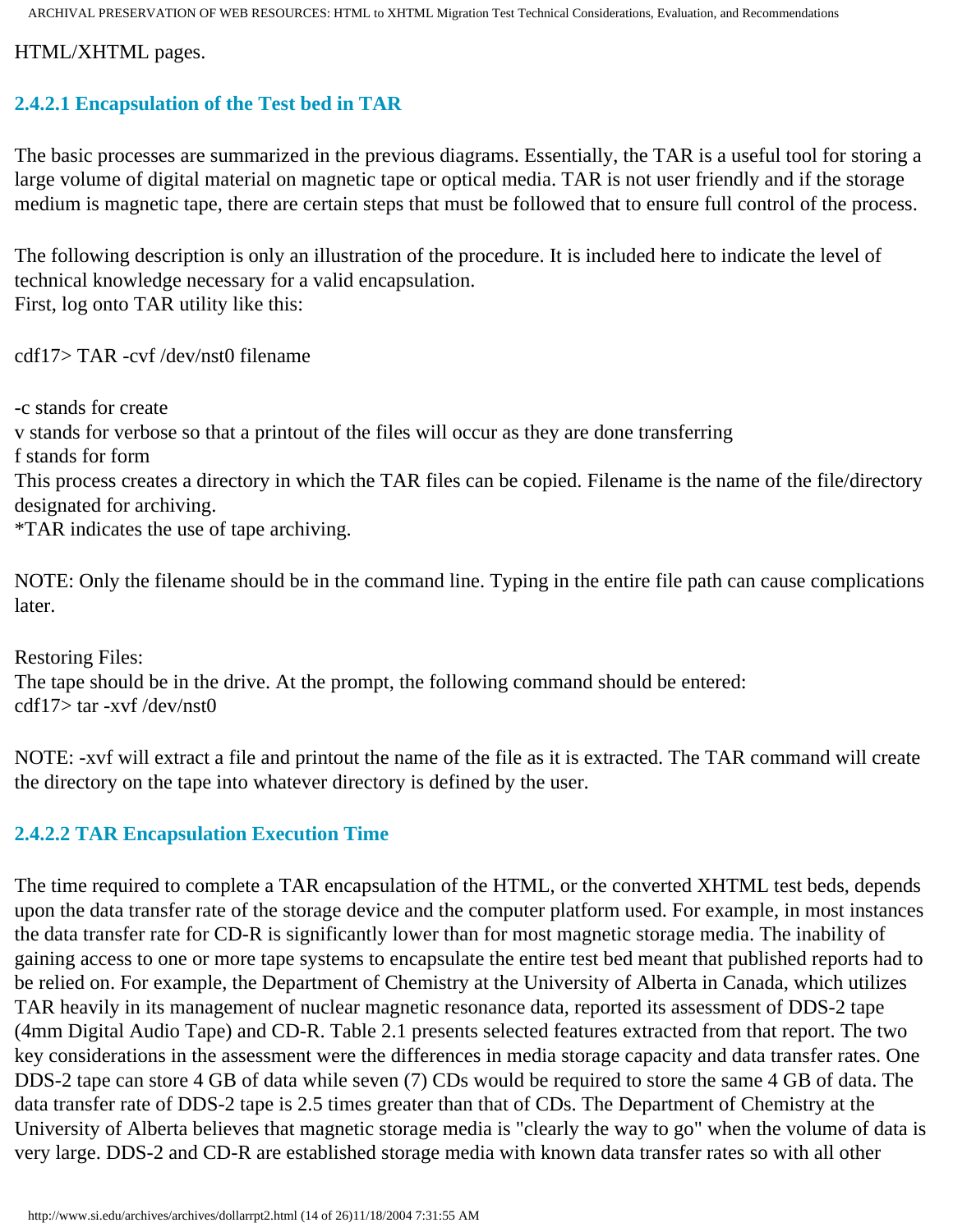things being equal it is possible to extrapolate from the University of Alberta data to other storage media, such as DLT.

| Feature                    | $DDS-2$           | $CD-W$       |
|----------------------------|-------------------|--------------|
| Capacity                   | 4 GB              | 635 MB       |
| Speed of Transfer          | 1 MB/sec          | 400 KB/sec   |
| Access                     | Sequential Random |              |
| Device dependent           | Yes               | Any CD Drive |
| Long-term Stability Medium |                   | High         |
| $\vert$ Cost (per MB)      | 40 cts            | 24 cts       |

### **Table 2.1 TAR Execution Time Comparisons**

### **3. SPECIAL HARDWARE/SOFTWARE REQUIREMENTS**

<span id="page-14-0"></span>Tape drives or CD Writers attached to the main Internet server do require reading / writing / proofing software that is usually supplied by manufacturer. While CD - Rs are readable from almost any PC, it should be noted that CD WR (re-writeable) format cannot be accessed from older types CD-drives.

## <span id="page-14-1"></span>**3.1 Migration of HTML Pages in TAR to XHTML**

There is no direct migration from TAR to XHTML. Instead, the TAR file should be extracted in its HTML coded form and then converted to XHTML using Tidy Utility.

#### <span id="page-14-2"></span>**3.2 Knowledge of TAR Format and Procedures**

TAR requires a substantial level of technical knowledge for the operation as well as a thorough knowledge of special commands. TAR does not run in a GUI environment. The following list identifies TAR commands that must be fully understood.

Summary of TAR Options:

Tape drive command (only one can be selected):

c create a new archive on tape, at the same time deletes existing contents

r append a new archive on tape, preserving existing contents

x extract contents of the archive on tape

t read table of contents of archive on tape

Modifiers (multiple choices can be made):

v verbose mode; provides basic information on the process.

 R place files or file hierarchies (subdirectories, etc) relative to the current directory. Without this extension, tar reads files/directories from tape and puts them right at their locations when the tape was recorded.

o (lower case o) give ownership of the files to the user executing tar. This option MUST be used if tape was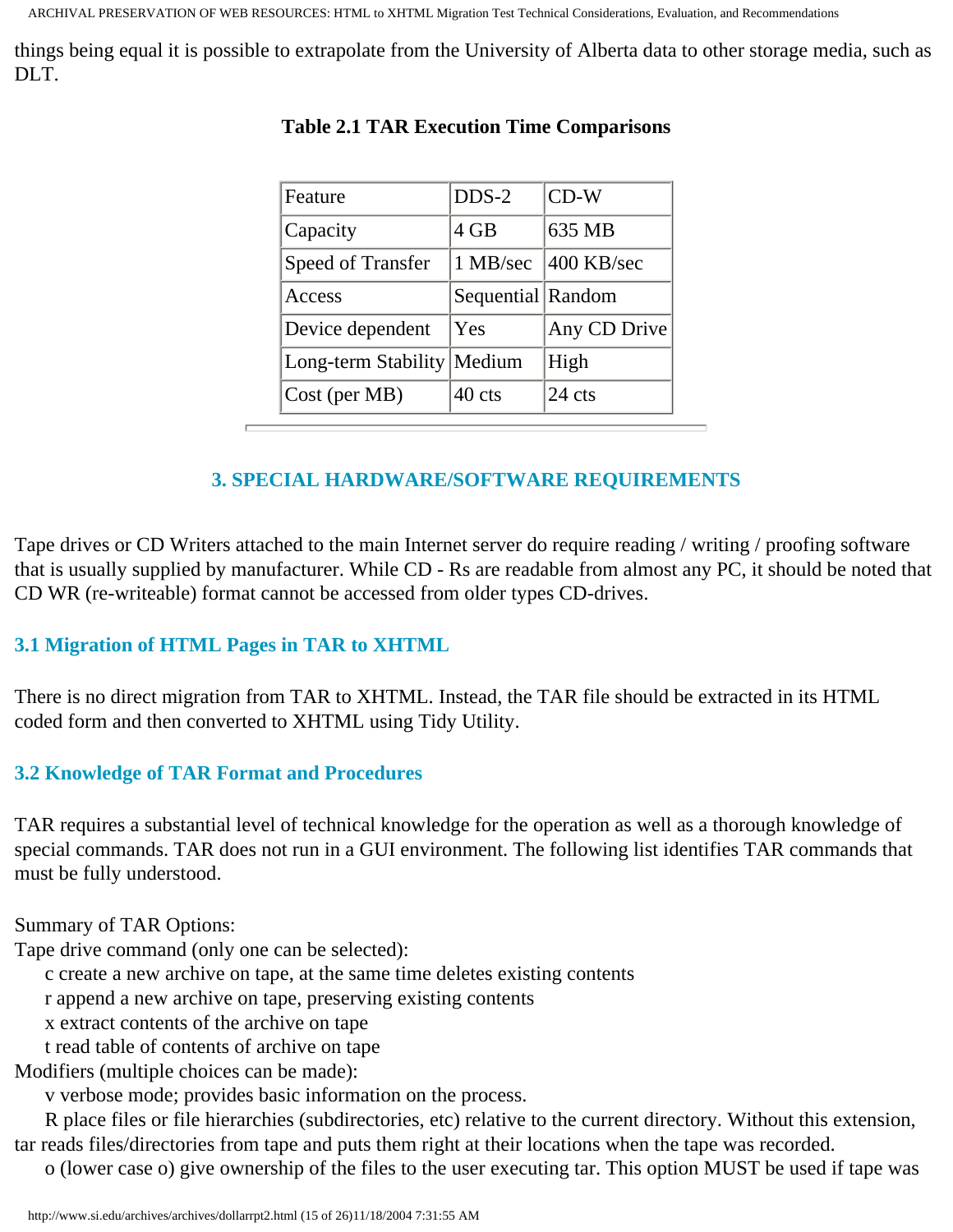created by third party. Otherwise TAR will read the tape and will try to create files in default directories that are owned by the creator of the tape. The shell will respond with 'could not create filename' error messages, and no files will be copied.

 f this option must be followed by a tar filename. Tar will use this filename as its input when writing to tape, and as its output when reading from tape. If the filename is a minus sign, then it will use stdin/stdout.

#### <span id="page-15-0"></span>**3.3 Scalability of TAR**

TAR is inherently scalable because the only limit on the volume of Web sites and HTML pages is the density of the storage medium. For example, TAR works equally well with CD-R with a storage capacity of 650 MB, with DDS-2 tape with a storage capacity of 4 GB, and DLT 7000 tape with a storage capacity has a storage capacity of 40 to 60 GB. New files can also be added to the existing tape. This scalability feature of TAR presumes that all required instructions and operations are carried out correctly.

#### <span id="page-15-1"></span>**3.4 Writing TAR Files to Tape**

When writing TAR files to tape, the 'Write' option must be set. Any file or directory icon can be dragged and dropped into the tape drive window. As this is done, a list of files is created. Any of these files can be removed from the list by clicking the Remove from List button. Note that placing files into the window does not copy them to the tape. Only after Apply is clicked, the tape loaded, and Accept is pressed, will the files be copied to tape. The tape can be ejected by highlighting the tape drive icon and choosing Eject from the Selected tool chest.

#### <span id="page-15-2"></span>**3.5 Confirming the Content of A TAR Encapsulation**

The content of a TAR encapsulation can be confirmed by clicking" Apply" when the List option is set. After the tape(s) is loaded, the contents can be listed by clicking "Accept."

#### <span id="page-15-3"></span>**3.6 Proprietary Issues associated with the Use of TAR**

TAR was designed for use within a UNIX environment but the code is open source and can be run in many environments, which makes TAR a technology neutral file format. In this sense, therefore, TAR output is platform independent and it could be used to write HTML/XHTML pages to a storage medium when the target file format or platform is not known. For example, XHTML pages encapsulated in the TAR format and written on DLT or DVD media could be placed in the archives for long-term preservation and at some point in the future extracted back to the current browser/viewer technology platform. There are some anomalies in using TAR and operating the tape loaded into the tape drive. The following discussion explains the handling and commands necessary to prevent erase or loss of data. Some technical familiarity would be the minimum requirement for operating the hardware.

If a tape has been used to store some data, taken out of the tape drive, then reinserted for copying additional data, TAR WILL NOT automatically wind the tape to the end of the data previously written. The tape must be spaced forward beforehand. This may be done by listing the contents of the tape, thus leaving it at the end.

To do this use the command: tar tvf /dev/dat1 (or dlt1)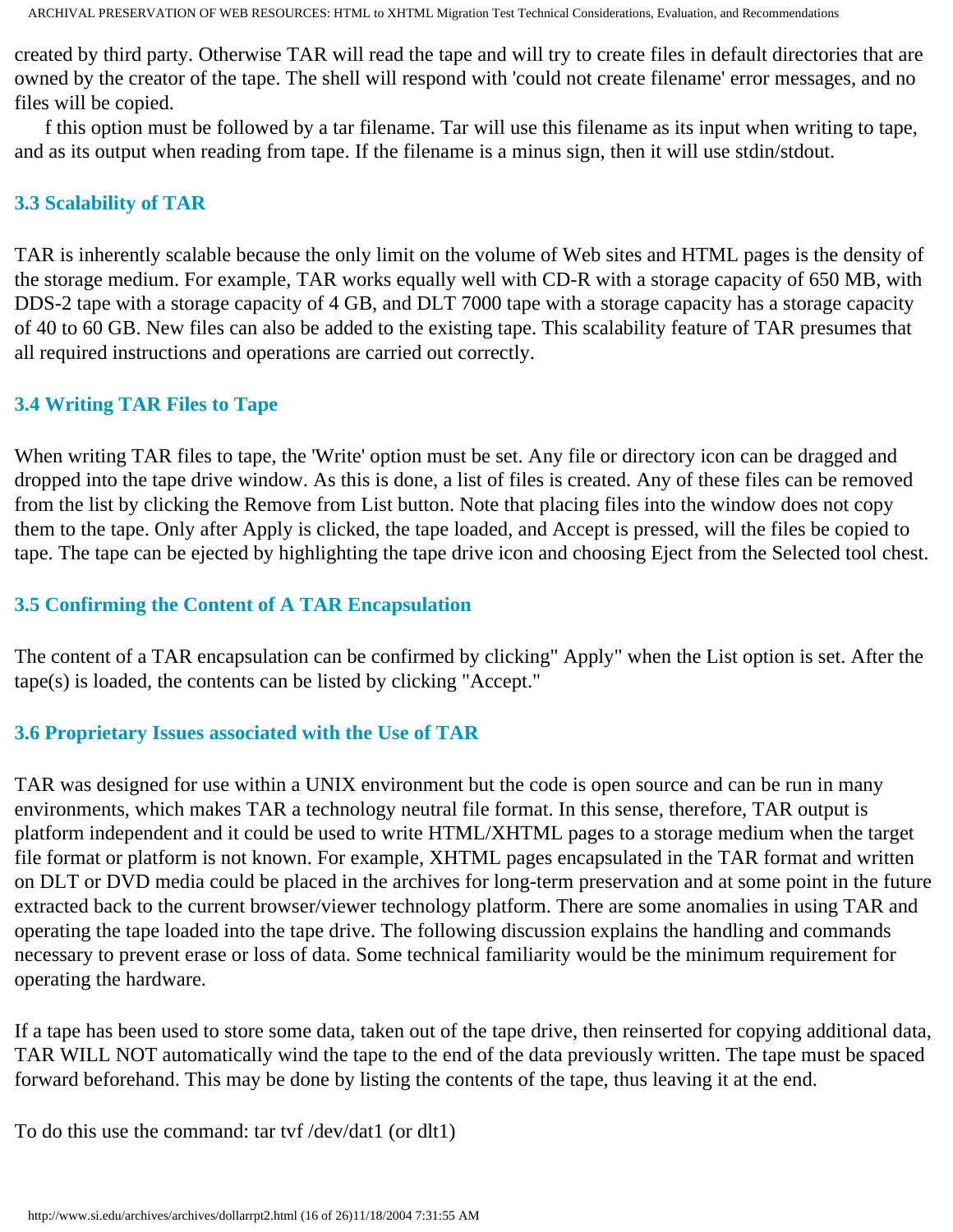If a tape has not been removed from the tape drive after one lot of archive, it might or might not be at the end of the saved data. To be certain, you should take the tape out and reinsert it, and forward space it as described above.

<span id="page-16-0"></span>To extract the contents of a tape use the command: tar xvf /dev/dat1 (or dlt1)

## **4. EVALUATION OF TIDY UTILITY AND HTML-KIT**

The Smithsonian Institution Archives plans to initiate a program of archival preservation of HTML pages from more than seventy-five (75) Smithsonian Institution Web sites. A major part of this archival preservation program is the migration of HTML pages to W3C compliant XHTML, which is a technology neutral format. There is very little known about the utility and cost-effectiveness of migration software or validation services in an on-going, large-scale migration project, or the resources required to implement such a program. The purpose of this evaluation is to assess the utility and cost- effectiveness of currently available software migration and validation tools that can be used to develop a metric to estimate the resources necessary to undertake such a project.

#### **4.1 Evaluation of Tidy Utility**

This section is an evaluation of Tidy.exe and Tidy GUI software based upon eight criteria.

#### **4.1.1 Ease of Use**

As noted earlier, Tidy.exe is a command line utility that may be unfamiliar to many computer users and its limited Windows functionality (drag and drop features) might make it cumbersome to use. Tidy Utility GUI is a Windows GUI adaptation of Dave Raggett's HTML Tidy, a free utility application from the World Wide Web Consortium that helps clean up web pages. Tidy is a powerful, efficient, multi-platform application that can be tuned with multiple options from the desktop. The major value of Tidy GUI is that it supports a Windows environment and all the options (some 43) for markup, cleanup, XHTML output, encoding, and different layout and user customized features. All features are user-defined based upon menu selections and therefore do not require programming skills. TIDY GUI processes one HTML page at a time.

#### **4.1.2 Scalability**

Tidy.exe can convert a single HTML page or multiple pages through a batch processing mode. The batch processing mode is important when there are hundreds or thousands of HTML pages to convert to XHTML. In contrast, the migration logic of Tidy GUI focuses on a single HTML page so it can only convert a single HTML page at a time. TIDY GUI cannot automatically process hyperlinked pages.

#### **4.1.3 Data Anomalies**

What anomalies, if any, do Tidy.exe or Tidy GUI introduce in the data? In other words, does the Tidy software support a "one to one" migration of HTML pages, or are there certain characters or features that either are dropped or distorted? Font changes and declarations that are not consistent with the original HTML Code are the most visible changes. Neither the content nor the layout of drawings and text in the test database were changed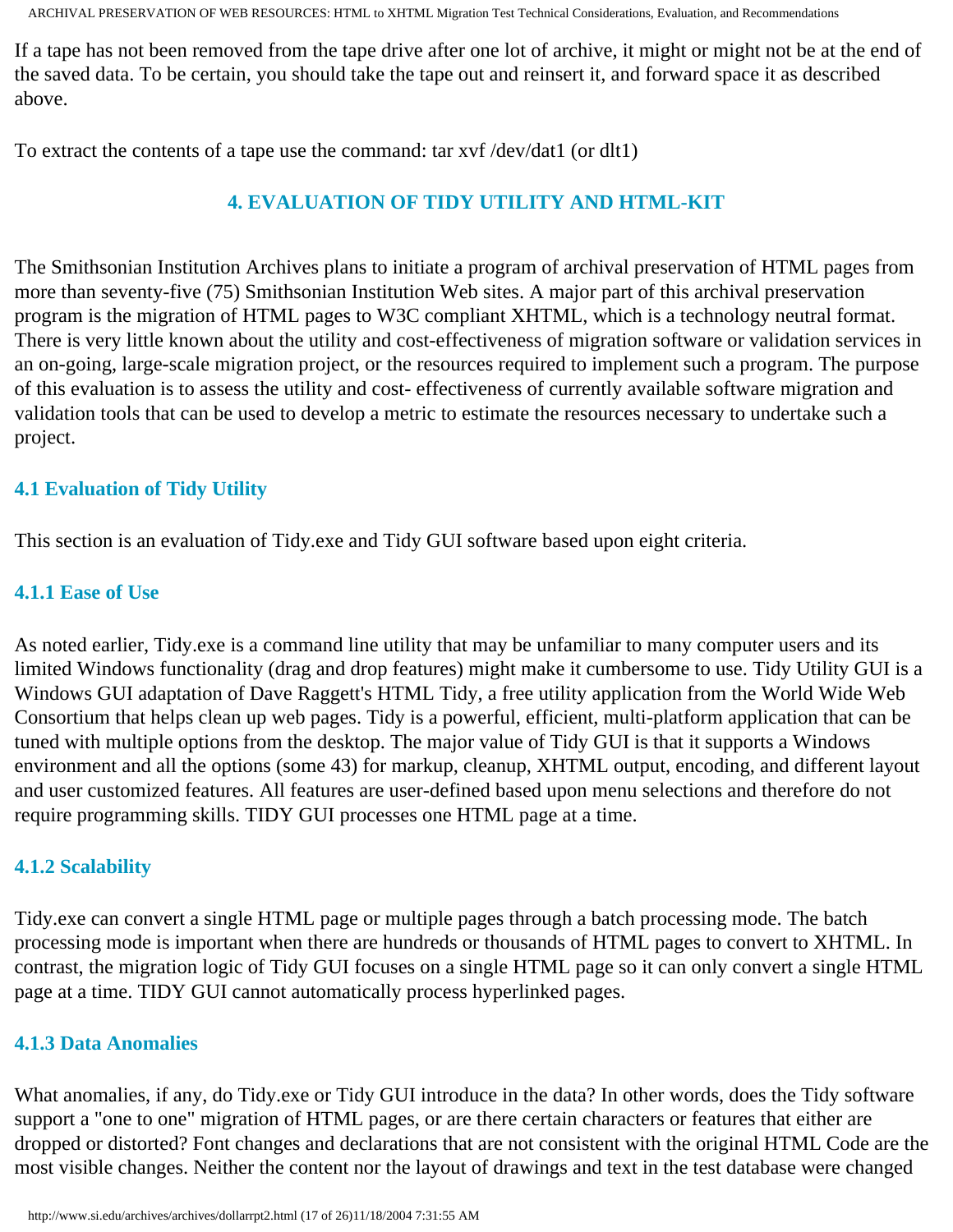during the migration. However, the rendering of content on a screen varied slightly between browsers. In several instances, Netscape 4.7 could not open certain graphical pages.

#### **4.1.4 Architecture**

Neither Tidy.exe nor Tidy GUI breaks internal and external links in any way. Links are not affected either by the cleanup or migration process or the overall integrity of the HTML test database. Nonetheless, it should be noted that migration and validation require considerable human intervention so there is the potential for errors to occur. A rigorous quality assurance program can address this problem.

### **4.1.5 Web Page Text/Script Presentation**

As a general rule, the use of Tidy.exe or Tidy GUI does not substantially affect the presentation of Web page text/script presentation. In some instances, a slight difference in spacing around graphics might occur due to different font in the original text.

#### **4.1.6 Web Page Image Presentation**

Neither Tidy.exe nor Tidy GUI affects the use of images in HTML pages because the "clean up logic" focuses only on the internal structure of HTML code and does not interfere with the coding of images. Consequently, the use of Tidy.exe or Tidy GUI has no affect on GIF or JPEG images.

### **4.1.7 Web Browser Presentation**

Apart from a slight difference in spacing or wrapped text around an image, there is very little observable difference in the way Netscape or Internet Explorer presents material for viewing.

#### **4.1.8 Computer Execution Time**

The Smithsonian Institution has thousands of HTML pages that at some point must be migrated to XHTML pages. What level of resource allocation is required for such an effort using TIDY Utility? The elements that would be involved in such an effort include the data transfer rate of input/output device and the technology platform used.

Tidy.exe was run against the entire test bed and Tidy GUI was run against selected HTML pages from the HTML test bed on several different platforms. Using a Pentium 233, Tidy.exe required almost 57 minutes to correct and migrate all of the 1,844 HTML pages. It generated a "warnings" log of more 300 pages that contained more than 59,000 "warnings." Table 4.1 displays batch migration times using Tidy.exe in DOS mode under different Windows versions with different processors. Faster platforms, such as the Pentium 4 1.7 GHz, that run under Windows XP reduced Tidy's execution time dramatically to only 8 minutes with identical results. In contrast, the average Tidy GUI execution time on the slowest platform, a Pentium 233, was about four seconds per MB. This suggests that Tidy GUI could clean up and migrate all of the 1,844 HTML pages in the test bed in about 10 minutes. However, the execution time of Tidy GUI represents only a small percentage of the total time required to complete migration. It takes about thirty (30) seconds to work through the Tidy GUI menus and select the appropriate HTML page to be migrated (migration options may be saved so that they will be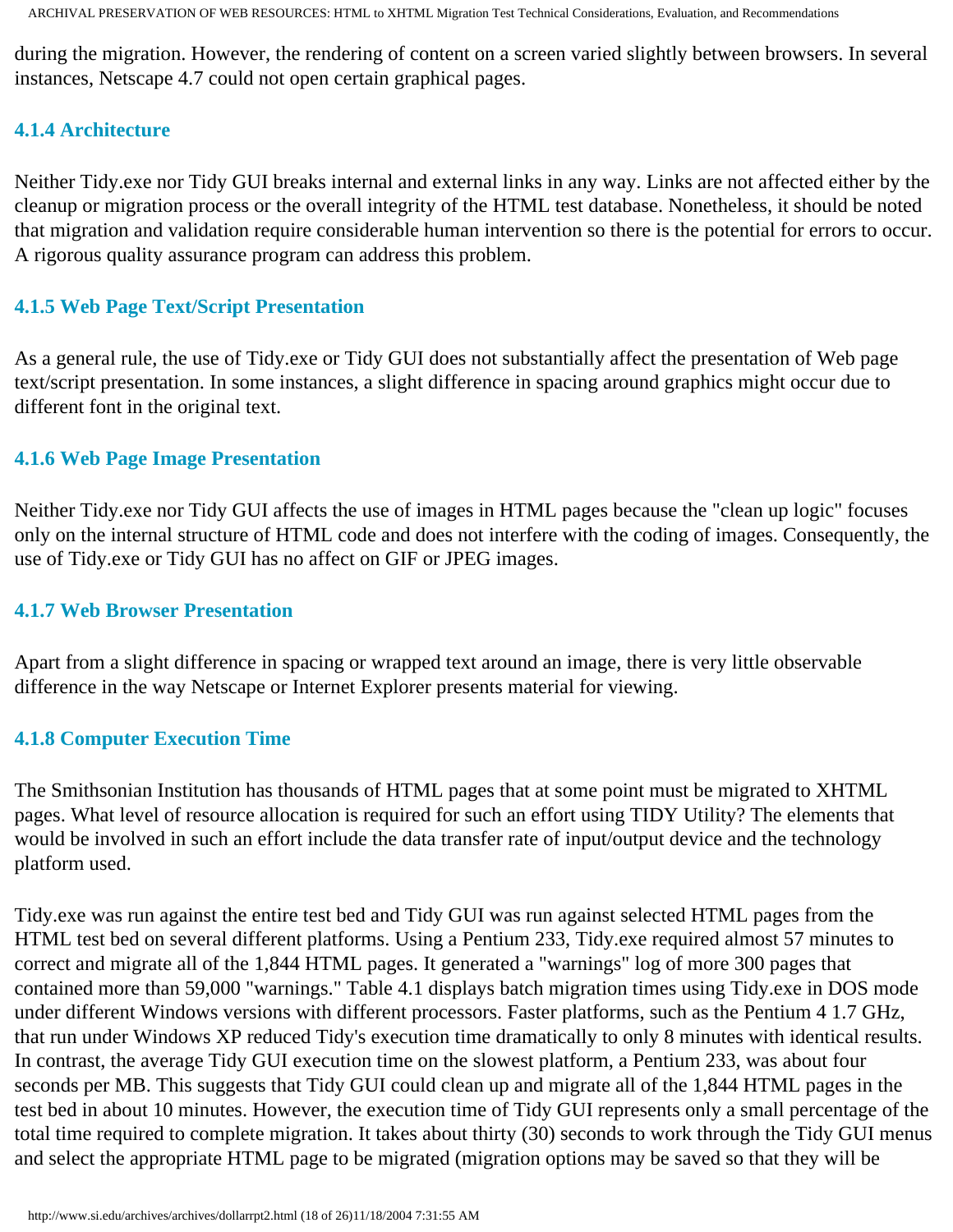equally applied to all HTML pages throughout the migration). Using Tidy GUI to convert all of the 1,844 HTML pages in the test bed would require more than fifteen (15) hours of work.

|                              |            |       | Processor Pentium   Operating System   Number of HTML Pages   Number of HTML "Errors"   Migration Time |                       |
|------------------------------|------------|-------|--------------------------------------------------------------------------------------------------------|-----------------------|
| Pentium 233                  | Windows 95 | 1.844 | 59,489                                                                                                 | 57 minutes            |
| Pentium 4 1.7 GHz Windows XP |            | 1,844 | 159,489                                                                                                | $ 8 \text{ minutes} $ |

### **Table 4.1 Tidy Batch Migration Execution Time**

#### <span id="page-18-0"></span>**4.2 Evaluation of HTML Kit**

This section is an evaluation of HTML-Kit's migration of HTML pages to XHTML and their subsequent validation based upon eight criteria. So far as migration of HTML pages to XHTML is concerned, HTML-Kit implements Tidy GUI. Consequently, most of the assessments in this section track closely with those of Tidy GUI.

#### <span id="page-18-1"></span>**4.2.1 Ease of Use**

As noted earlier, HTML-Kit runs in a Windows environment so it has all of the migration features that Tidy GUI supports, which makes it very user-friendly. No programming skill is required to download and install HTML-KIT or to implement "plugins." The major difference in terms of ease of use between HTML-Kit and Tidy GUI is that the former seamlessly integrates the validation service into its functionalities.

#### <span id="page-18-2"></span>**4.2.2 Scalability**

HTML-Kit can support multiple documents (windows) but because it actually implements Tidy GUI it can only migrate a single HTML page at a time. Like Tidy GUI, HTML-Kit cannot automatically migrate internal hyperlinked pages. They must be processed as "stand alone" HTML pages that have hyperlinks.

#### <span id="page-18-3"></span>**4.2.3 Data Anomalies**

What anomalies, if any, does HTML-Kit introduce in the data? The HTML migration to XHTML component of HTML-Kit is in fact Tidy GUI, so font changes and declarations that are not consistent with the original HTML Code are the most visible changes. Neither the content nor the layout of drawings and text in the test database were changed during the migration. However, the rendering of content on a screen varied slightly between browsers. In several instances Nettscape 4.7 could not open certain graphical pages.

#### <span id="page-18-4"></span>**4.2.4 Architecture**

<span id="page-18-5"></span>Like Tidy.exe and Tidy GUI, HTML-Kit had no affect on the "architecture" of the test bed. HTML-Kit retained all internal and external links during the clean up process so the overall integrity of the HTML test database was not affected.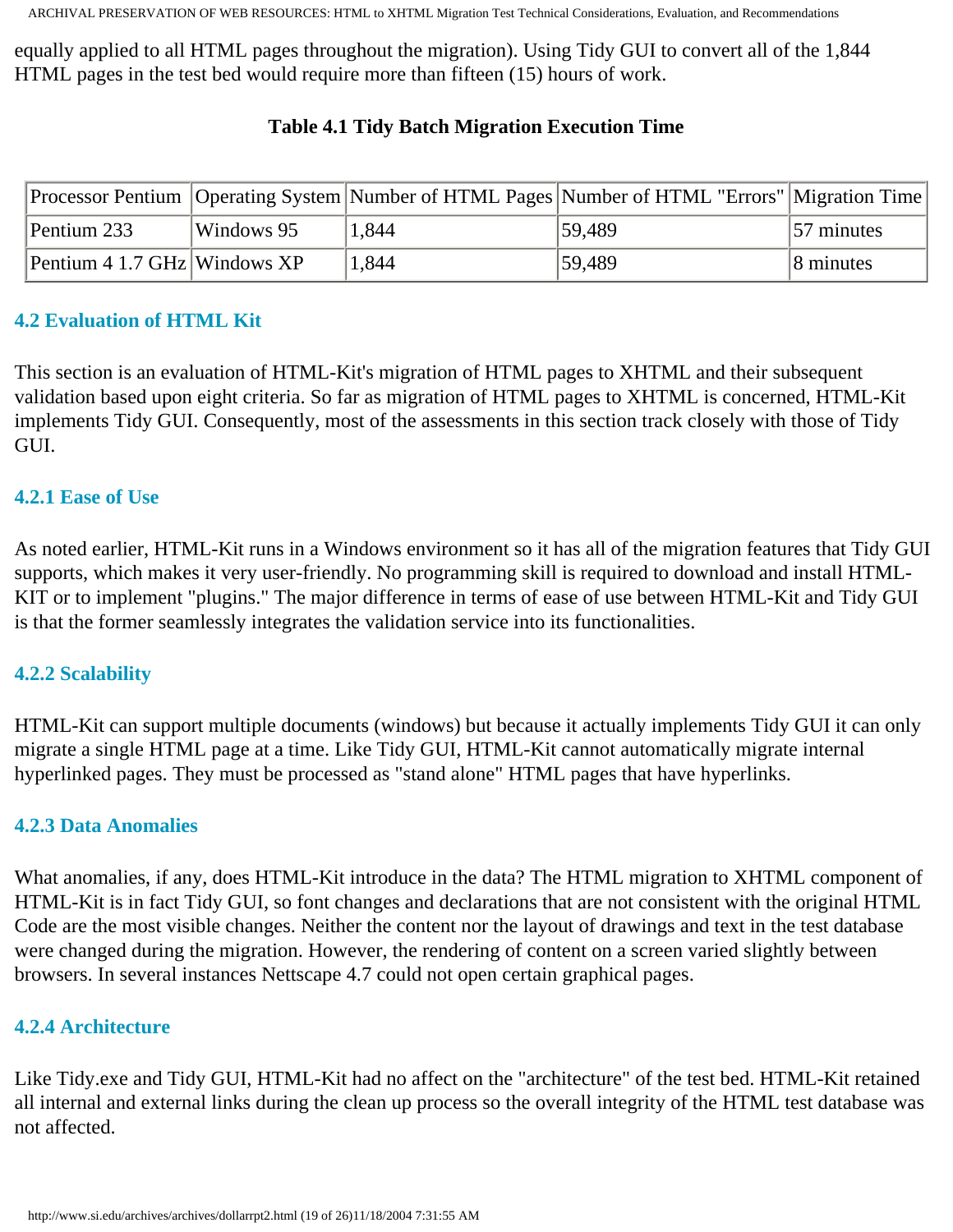#### **4.2.5 Web Page Text/Script Presentation**

Because HTML-Kit simply implements the existing Tidy GUI functionalities and options, there may be some slight differences in spacing around graphics that might occur due to different fonts in the original text. However, this is more cosmetic than anything else.

#### <span id="page-19-0"></span>**4.2.6 Web Page Image Presentation**

Using HTML-Kit to convert HTML pages that contain GIF and JPEG images has no affect on the images, just as is the case with Tidy GUI.

#### <span id="page-19-1"></span>**4.2.7 Web Browser Presentation**

Aside from an occasional, slight difference in spacing or wrapped text around images, there are no visible different differences in the way Netscape or Internet Explorer interpret XHTML objects.

#### <span id="page-19-2"></span>**4.2.8 Migration Execution Time**

As noted earlier, the HTML to XHTML migration functionality of Tidy GUI is implemented within HTML-Kit so there was no difference in computer execution times when individual pages from the test bed were migrated. It took only 200 seconds for the computer processor to finish the migration of all 1,844 HTML pages into XHTML. However, as the migration can only process one HTML page at a time, additional time is required for an operator to check warnings of repairs made, resolve errors, and load a new HTML page to be repaired and migrated.

There are two important differences with the HTML-Kit implementation of the Tidy GUI HTML to XHTML migration. HTML-Kit displays split screens so that double clicking on a "warning" in one screen automatically displays the HTML code in the second screen that has been corrected. Clearly, this could lead to a significant reduction in the time required to verify corrections. The migration options (flags) initially established are automatically repeated for successive migration. Nonetheless, overall it would probably take an operator about 20 seconds to review warnings, resolve errors, and retrieve the next HTML page to be converted to XHTML. Using the HTML-Kit to convert the 1,844 HTML pages in the test bed to XHTML would still probably require at least ten hours of tedious work.

#### **4.3 W3C Validation Service**

As noted earlier, the Tidy Utility may not consistently produce XHTML pages that are fully compliant with the W3C standard. To ensure that XHTML page are compliant, W3C established a Web-based Validation Service that allows users to submit XHTML pages to the service. The W3C Validation Service can be accessed directly through its URL or through the HTML-Kit. The following assessment reviews each method.

Two XHTML pages were submitted to the Validation Service through its URL. One HTML page was 95 KB and the other was 1.15 MB. Validation of the second HTML page (1.1.b MB) required 3 minutes and 14 seconds, while validation of the smaller HTML page (96 KB) required 1 minute and 3 seconds. Assuming that an average of these two execution times - 2 minutes and 8 seconds - will recapture worst case scenarios,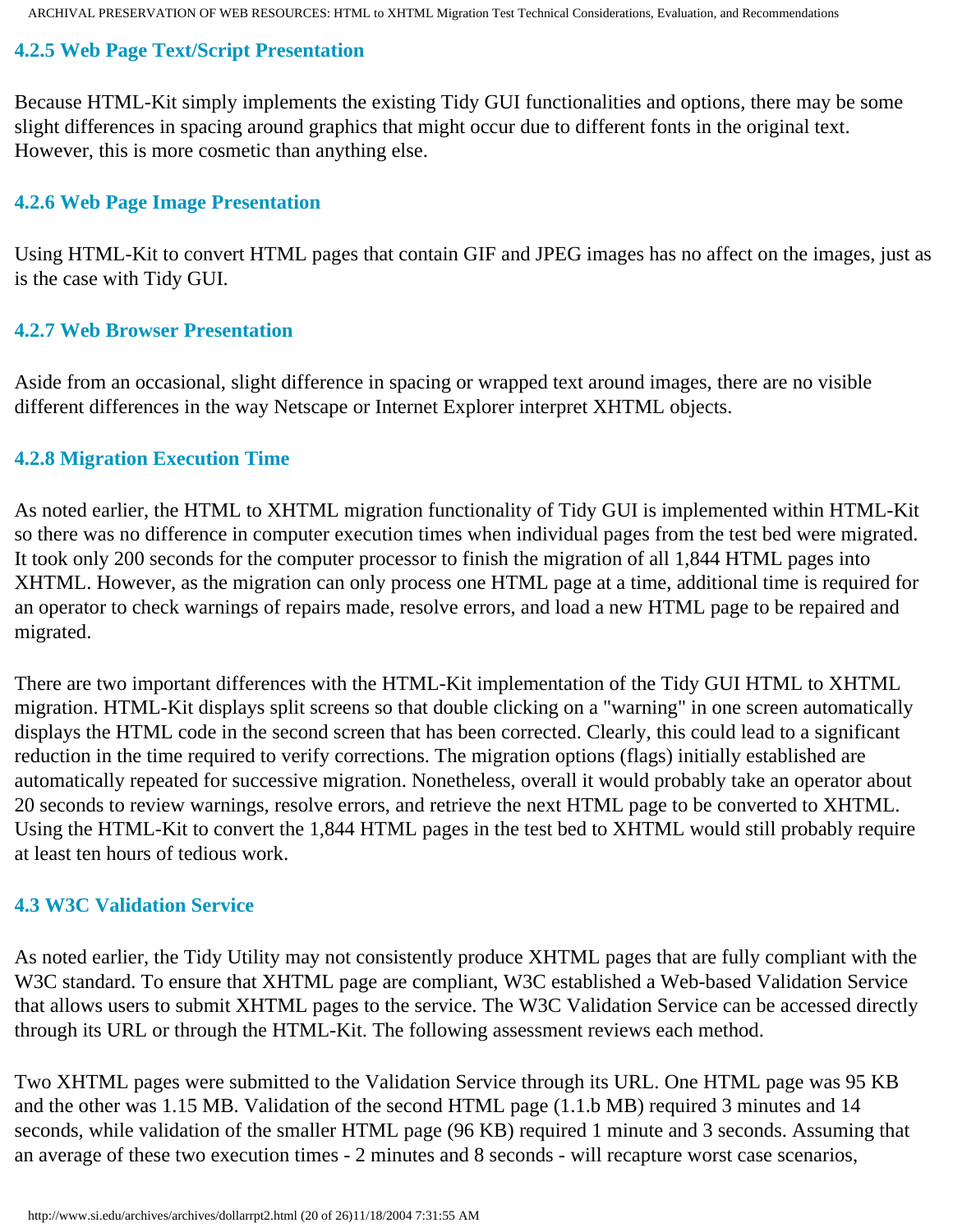execution time alone for the entire test bed would be about 65 hours and 42 minutes. Added to that should be about 10 seconds per upload request to fill out the form or clear a used form, which adds an additional 6 hours and 8 minutes. The total time required to validate the entire test bed of 45.6 MB is about 71 hours and 50 minutes. The average time to validate one XHTML page (estimated 800 KB) in the test bed using the standard W<sub>3</sub> Validation, is 2 minutes and 28 seconds.

These same two XHTML pages were submitted to the Validation Service through HTML-Kit. The actual execution time to complete validation is the same as that of Tidy.exe and Tidy GUI using a 56 K modem. However in HTML-Kit there is virtually no setup time because it automatically invokes the validation service when a button is clicked, which should take no more than one (1) second. The average time to validate one XHTML page (estimated 800 KB) in the test bed using HTML-Kit is 2 minutes and 5 seconds.

### **5. FINDINGS AND RECOMMENDATIONS**

#### <span id="page-20-0"></span>**5.1 Summary of Findings**

#### **1. HTML to XHTML Migration Software**

A review of currently available application tools for converting HTML pages to XHTML identified Tidy Utility. exe, Tidy Utility GUI, and HTML-Kit that support the cleaning up of HTML code inconsistencies and migration of the "cleaned up" pages to W3C compliant XHTML. Each software package, which is available at no cost, was run against the HTML test bed that consisted of HTML pages, GIF and JPEG images, and AVI material that totalled 135 MB. About one-third (45.6 MB) of the test bed actually represented HTML pages (1,844). Eight evaluation criteria were used to assess each software tool. Table 5.1 summarizes the results of this assessment.

| Criteria                               |                  | Tidy.exe Tidy GUI | HTML-Kit                                                        |
|----------------------------------------|------------------|-------------------|-----------------------------------------------------------------|
| Ease of Use                            | No               | Yes               | Yes                                                             |
| Scalability                            | Yes              | N <sub>0</sub>    | N <sub>0</sub>                                                  |
| Data Anomalies                         | N <sub>0</sub>   | N <sub>0</sub>    | N <sub>0</sub>                                                  |
| <b>Affect Architecture</b>             | No               | N <sub>0</sub>    | N <sub>0</sub>                                                  |
| <b>Affect Web Text Presentation</b>    | N <sub>0</sub>   | N <sub>0</sub>    | No                                                              |
| <b>Affect Web Page Presentation</b>    | N <sub>0</sub>   | N <sub>0</sub>    | N <sub>0</sub>                                                  |
| <b>Affect Web Browser Presentation</b> | N <sub>0</sub>   | N <sub>0</sub>    | N <sub>0</sub>                                                  |
| Computer Execution Time (1,844 pages)  | $57$ min         | $200 \text{ sec}$ | $200$ sec                                                       |
| Operator Time (1,844 pages)            | $\theta$         | 15 hours          | 10 hours                                                        |
| Total Estimated Time (1,844 pages)     | $57 \text{ min}$ | $15$ hours +      | $10$ hours $+$                                                  |
| Average Time to Migrate 1 HTML Page    | $2 \text{ sec}$  |                   | $2 \text{ min } 51 \text{ sec }  1 \text{ min } 54 \text{ sec}$ |

#### **Table 5.1 Comparison of Tidy.exe, Tidy GUI, and HTML-Kit Migration of Test Bed**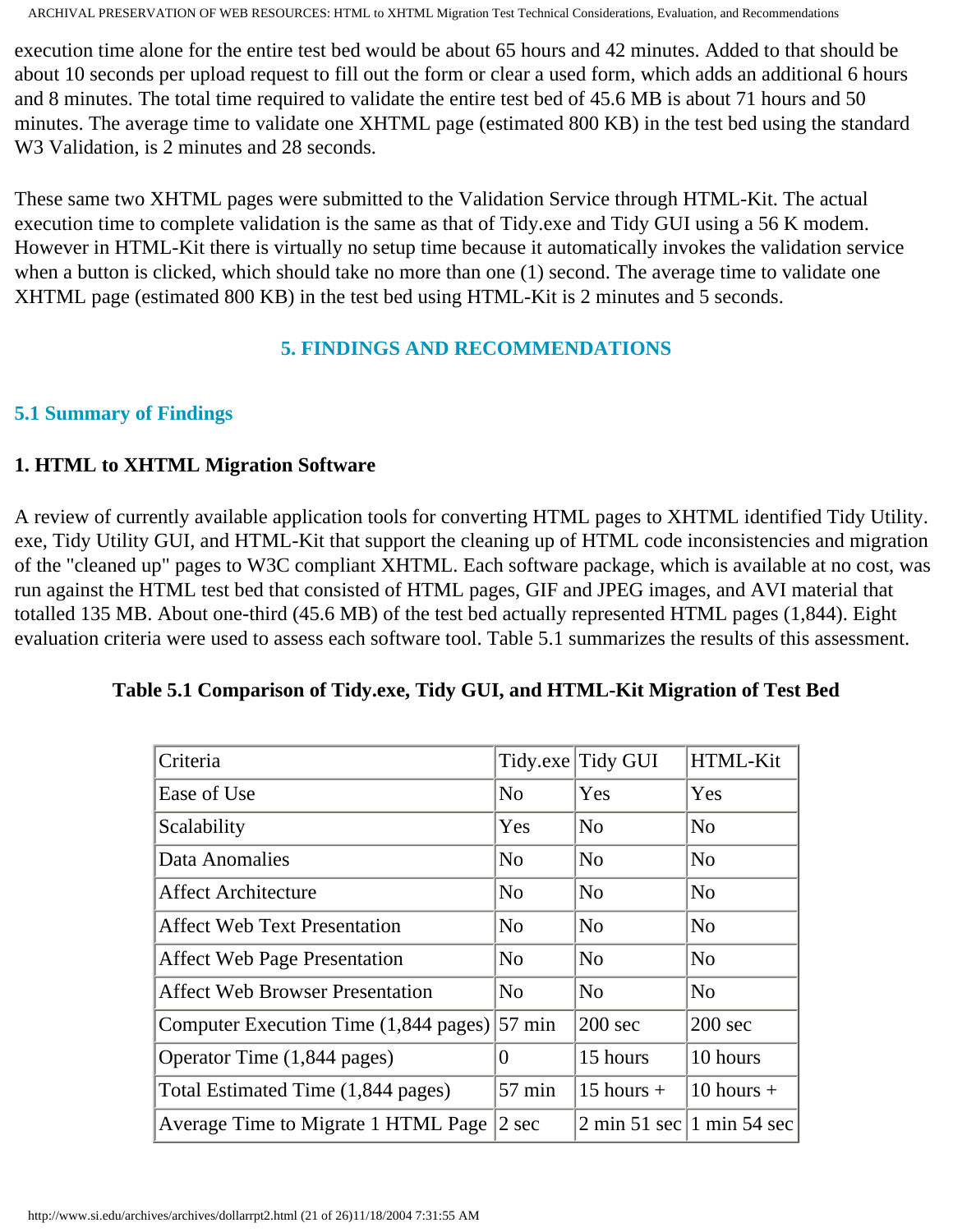There are several observations about Table 5.1 that merit consideration. First, none of the three software tools caused data anomalies and there were no significant adverse effects on architecture, Web text and image presentation, or Web browser presentation. Second, Tidy.exe is not very user-friendly while Tidy GUI and HTML-Kit are user friendly. Third, only Tidy.exe is scalable in the sense of having the capacity to batch process multiple HTML pages. Fourth, the computer execution time and operator intervention time required to complete the migration clearly differentiates the three software packages. With a total completion time of 57 minutes, Tidy.exe is far superior to Tidy GUI and HTML-Kit with a total completion time of more than 15 hours and 10 hours respectively. There is a trade-off between scalability which affects total completion time and ease of use. On the other hand, the user friendliness of Tidy GUI and HTML-Kit is off set by the additional operator time required to complete migration.

### **2. XHTML Validation**

XHTML validation is a critical component of an overall strategy for the migration of HTML pages to XHTML because it ensures that the XHTML pages comply with W3C standards. Over time, this could be a critical factor in minimizing problems in upgrading to new vendor neutral technology standards that will inevitably emerge. The failure to execute validation each time HTML pages are converted to XHTML could lead to a situation where a massive and costly migration project would be required to migrate HTML pages to new vendor neutral technology standard(s).

Users can access the W3C Validation Service by going directly to the URL ([http://validator.w3c.org\)](http://validator.w3.org/) and keying in the name and path of the XHTML page or invoking the browser to locate the XHTML page to be validated. An alternative to the W3C Validation Service is to use the integrated software functionality of HTML-Kit that supports a one-click validation action, which typically takes less than one (1) second. Once the upload of the XHTML page is completed, the actual computer execution time should be the same because the validation is being done on a W3C server. Two converted XHTML pages from the test bed were submitted to the W3C Validation Service. The major difference is that in HTML-Kit there is virtually no "preparation" time because HTML-Kit automatically invokes the validation service when an operator clicks a button, which should take no more than 1 second. The average time to validate one converted HTML page (estimated 800 KB) in the test bed using HTML-Kit is 2 minutes and 5 seconds. Thus, executing the W3C Validation Service through HTML-Kit to validate the entire test bed would take approximately 65 hours and 54 minutes. Table 5.2 displays a comparison of the estimated time requirements for the two techniques.

| W3C Validation URL W3C Validation HTI |  |
|---------------------------------------|--|

#### **Table 5.2 Comparison of Validation Services Time Estimates**

| Feature                                                          |                                                           | W3C Validation URL W3C Validation HTML-Kit |
|------------------------------------------------------------------|-----------------------------------------------------------|--------------------------------------------|
| Preparation time $(1,844 \text{ XHTML pages})$ 6 hours 8 minutes |                                                           | $\vert 1, 844 \text{ sec} \vert$           |
| Execution time (1,844 XHTML pages)                               | $\vert$ 65 hours 42 minutes                               | $ 65$ hours 42 minutes                     |
| Total Time (1,844 XHTML pages)                                   | $\sqrt{70}$ hours 47 minutes $\sqrt{65}$ hours 45 minutes |                                            |
| Average time per XHTML page                                      | $\vert$ 2 minutes 28 seconds $\vert$ 2 minutes 5 seconds  |                                            |

#### **3. Off-Line and Duplicate Copy Storage of Validated XHTML Pages**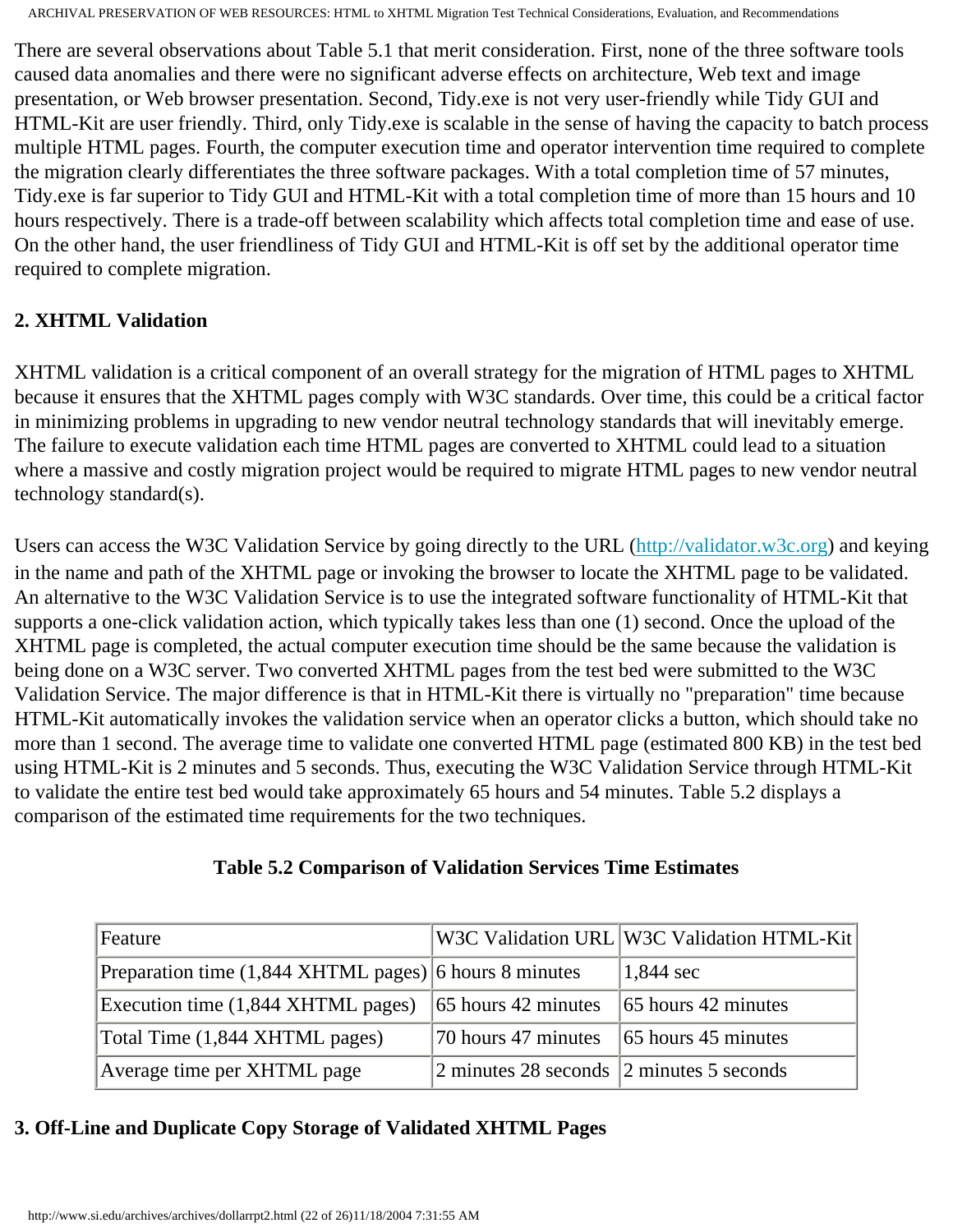A focus on off-line and duplicate storage of W3C validated XHTML pages was originally not within the scope of this project. However, as the project evolved, it became apparent that some attention should be given to this issue. There are several reasons for this. First, it is a matter of prudent management to retain a duplicate copy of HTML pages before they are converted to XHTML in the event there is a catastrophic failure during migration or validation. This also applies to migrated and validated XHTML pages. Second, although TAR was originally developed to support magnetic media in a user environment, it currently is media independent. Third, in some instances the number of bytes in a given directory or sub-directory of HTML pages is likely to exceed the storage capacity of a CD-R (635 MB) and it is easier to write to one magnetic tape than to write to multiple CDs. Fourth, there is no other vendor technology neutral product (e.g., XML based encapsulation) on the market that has a comparable user base. This translates into a market place persistence for TAR, especially in institutions of higher education. Of course, over time this market place presence may diminish but for many years to come it will be possible to extract XHTML pages from TAR encapsulated records.

TAR is DOS based so it is not especially user-friendly and proper use of TAR requires knowledge and understanding of its functionalities. TAR runs in a limited Windows environment and this could evolve into a more substantial GUI functionality that would make TAR more usable. In the meantime, users of TAR for security and copy purposes should plan to either acquire expertise or to contract for this expertise.

#### **4. Resource Allocation Metric**

The Smithsonian Institution has about seventy-five (75) Web sites that contain an unknown number of HTML pages. An ideal strategy for the archival preservation of these Web sites and associated HTML pages is to identify those Web sites and associated HTML pages whose preservation is essential and to arrange for their transfer to the archives. Once in the archives, a systematic program of migration to XHTML could begin. What resources would be required for such a migration? Without detailed information about these essential Web sites and associated HTML pages, it is not possible to project overall costs. However, the findings of this study can be integrated into a resource allocation metric that could be used to estimate the staff resources and the amount of time required to migrate a specified number of HTML pages.

This metric focuses upon HTML pages and assumes the following:

- Static HTML pages,
- The average HTML page contains approximately 800 KB of data,
- Migration software and validation services are free,
- One PC work station that is at least a Pentium 233 is available,
- Expertise is available to set up TAR encapsulation, and
- Access to a magnetic tape drive and CD-burner

Ideally, the metric would consist of three elements that take into account the set-up, execution, and review time for migration to XHTML, validation of XHTML, and encapsulation of XHTML pages in TAR. Unfortunately, at this point it is not possible to identify in sufficient detail the level of resources required for TAR encapsulations. However, this study does suggest that it would take one person between two and five minutes and 18 seconds to convert one HTML page to XHTML and to validate it as compliant with the W3C XHTML standard. To identify the staff resources required, multiply the estimated number of HTML pages to be converted by two and five minutes and 18 seconds, respectively. For example, if 10,000 HTML pages were involved, the metric suggests that it would take between 346 hours (eight weeks) and 883 hours (almost 22 weeks). Of course, it is unrealistic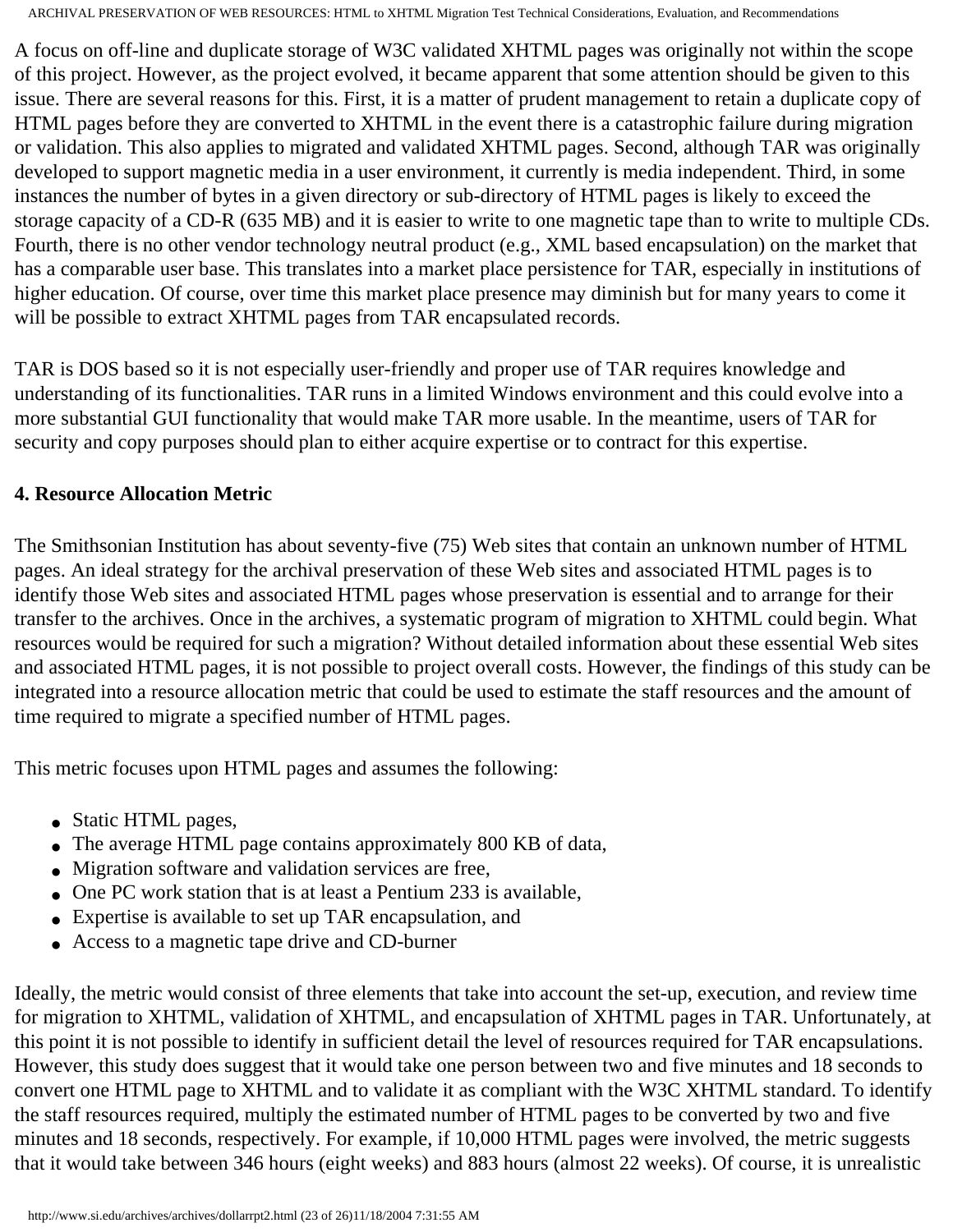to expect anyone to work at this sustained rate even for one day, so a "fudge" factor of 25 per cent should be added to the total amount of staff time. This results in an estimated completion time that ranges between 432 hours and 1100 hours.

The diagrams in Implementation Options 1 - 3 delineate three high-level implementation scenarios for the migration, validation, and preservation of Smithsonian Web resources. Each of the scenarios involves the use of TAR encapsulation. A target migration goal of 10,000 HTML pages is used in each option to facilitate comparability.



This implementation option calls for the combination of Tide.exe (DOS batch mode) to migrate HTML pages to XHTML and direct access to the W3C Validation Service to ensure that the XHTML pages comply with the W3C standard.

Advantages

- A TAR snapshot will preserve the current WEB site
- A batch migration can be done with little human intervention during the process
- A batch migration of 10,000 HTML pages will take approximately five hours

#### Disadvantages

- Knowledge of DOS commands is required
- If there are technical problems during migration, the entire Web site must be reloaded and the process restarted
- Data anomalies, including errors, can only be corrected after completion of the migration process
- Validation of 10,000 converted XHTML pages will take 520 hours or 13 weeks

## Implementation Option 2

This implementation option involves the combination of Tidy GUI to migrate HTML pages to XHTML and direct access to the W3C Validation Service to ensure that the XHTML pages comply with the W3C standard.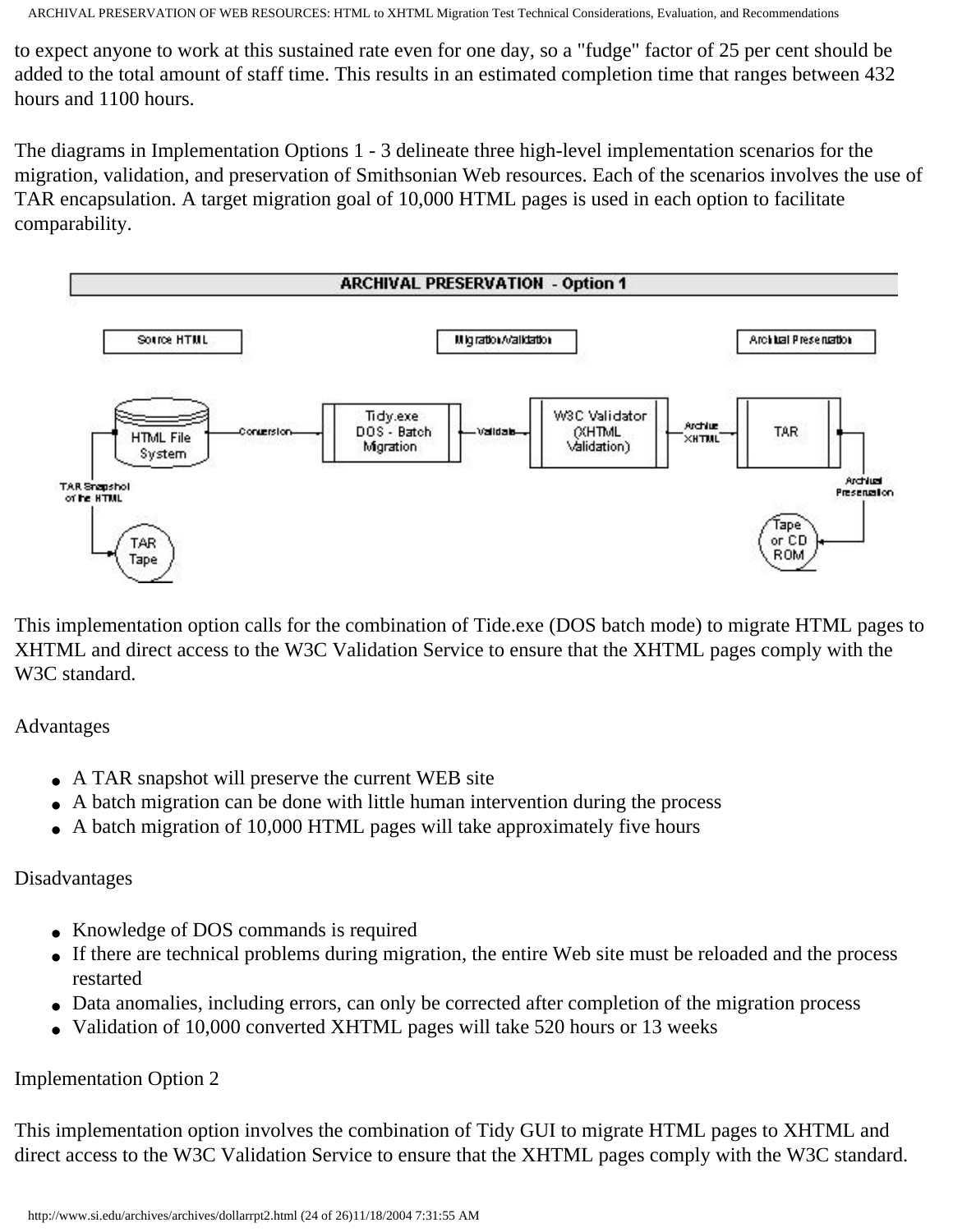

Advantages

- A TAR snapshot will preserve the current Web site.
- A user friendly Windows (non-DOS) interface.
- All Web pages are converted individually with full visual control throughout the migration so corrections can be made "on the fly."
- The total execution time for migration of 10,000 HTML pages would be approximately 53 minutes.

#### Disadvantages

- Migration is done one HTML page at a time so that operator intervention is required to complete migration, which is estimated to be approximately 593 hours or 15 weeks.
- Validation of 10,000 converted XHTML pages will take approximately 520 hours or 13 weeks.

Implementation Option 3

This implementation option calls for the combination of Tide.exe (DOS batch mode) to convert HTML pages to XHTML and the use of the HTML-Kit to access the W3C Validation Service to ensure that the XHTML pages comply with the W3C standard.